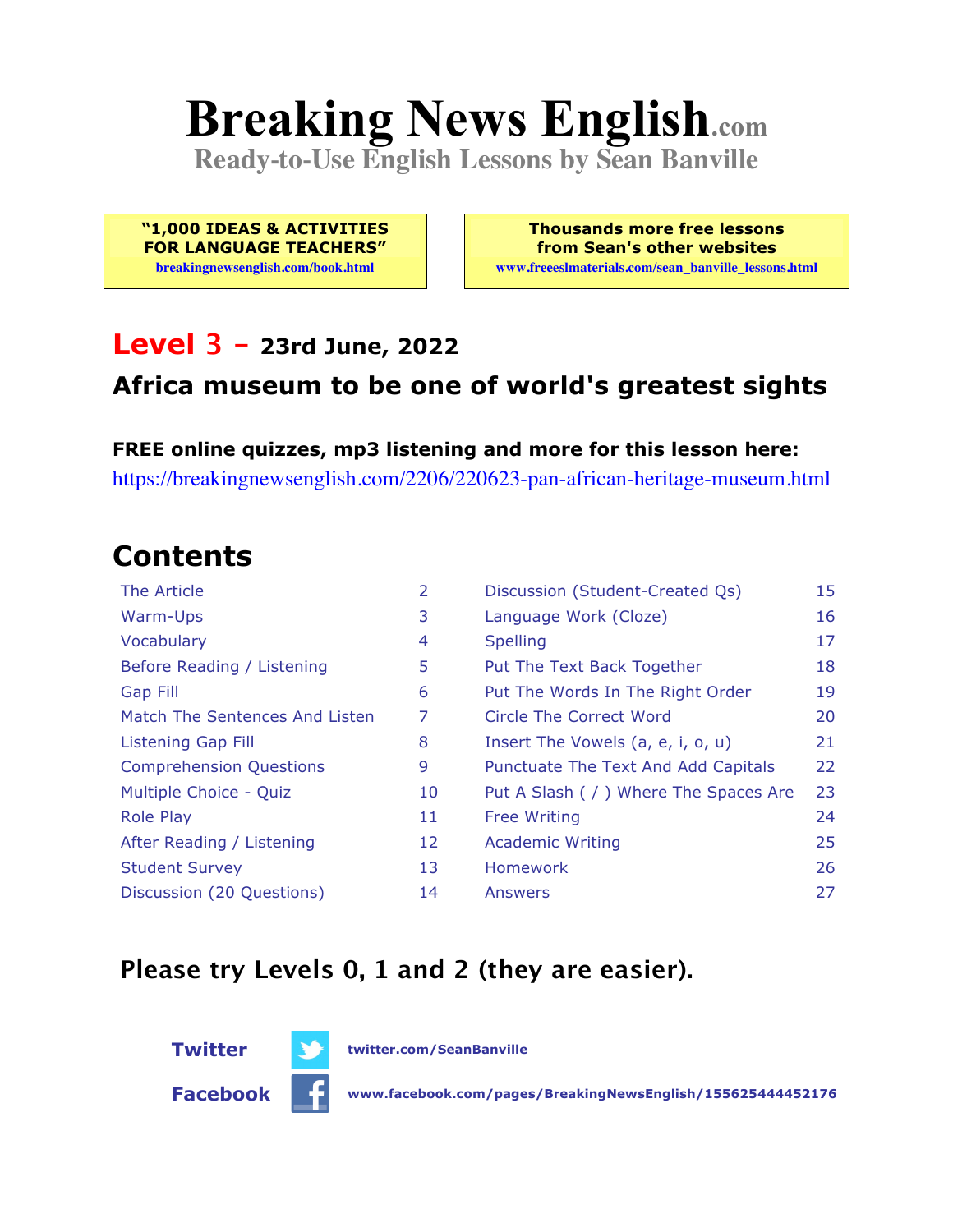### **THE ARTICLE**

From https://breakingnewsenglish.com/2206/220623-pan-african-heritage-museum.html

 A yet-to-be-opened museum in Accra, Ghana is getting people across the world excited. The Pan African Heritage Museum is set to open in August 2023. TIME Magazine said it will be among the top 100 world's greatest places to visit. TIME wrote: "It will house archives, exhibits, galleries, and a theater, [and will be] a key destination for visitors interested in connecting with Africa's history and its people's heritage." Ghana's president said the museum will "provide a natural residence and resting place for all the looted cultural artefacts of our continent, which are housed in foreign museums and which will be returned to us". A digital version of the museum was launched on May the 5th.

 The man who thought of the idea for the museum is Kojo Acquah Yankah. He is a former newspaper editor, MP and cabinet minister. He said the idea came to him after seeing 5,000 people of African descent at an event for the 375th anniversary of the forced arrival of Africans in the USA. He said: "This inspired me to create the museum to unite Africans and people of African descent." He wants "to raise the self-confidence of Africans as a people with a rich history and heritage". He added: "The museum is special because it's the only one bringing all African heritage together under one roof." He said there are fewer than 2,000 museums in Africa, compared with over 30,000 in Europe and in the USA.

Sources: https://www.**ghanaweb.com**/GhanaHomePage/business/Executives-of-Pan-African-heritagemuseum-pay-courtesy-call-on-minister-for-tourism-1550963 https://**travelnoire.com**/accras-pan-african-heritage-world-museum-listed-among-worldsgreatest-places https://www.**bbc.com**/news/world-africa-61631437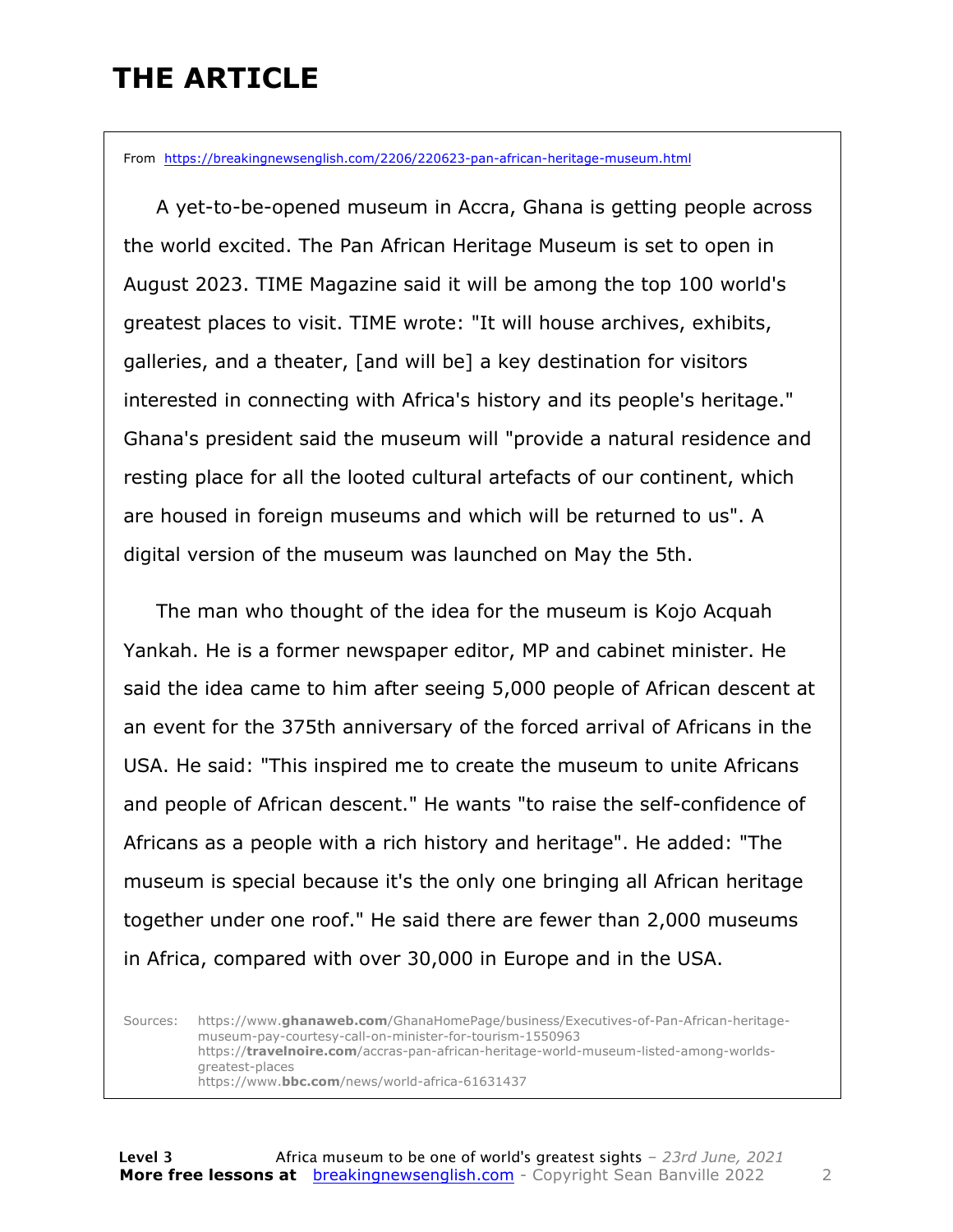#### **WARM-UPS**

**1. AFRICA:** Students walk around the class and talk to other students about Africa. Change partners often and share your findings.

**2. CHAT:** In pairs / groups, talk about these topics or words from the article. What will the article say about them? What can you say about these words and your life?

museum / Ghana / Africa / greatest places / archives / galleries / history / continent / idea / newspaper / editor / anniversary / inspire / self-confidence / heritage / roof

Have a chat about the topics you liked. Change topics and partners frequently.

**3. LOOTED:** Students A **strongly** believe all looted art should be returned to teh country it came from; Students B **strongly** believe otherwise. Change partners again and talk about your conversations.

4. CONTINENTS: What do you know about these continents? What is best about them Complete this table with your partner(s). Change partners often and share what you wrote.

|               | <b>What I Know</b> | <b>The Best Things</b> |
|---------------|--------------------|------------------------|
| Africa        |                    |                        |
| Europe        |                    |                        |
| Antarctica    |                    |                        |
| South America |                    |                        |
| Australia     |                    |                        |
| Asia          |                    |                        |

**5. EXCITED:** Spend one minute writing down all of the different words you associate with the word "excited". Share your words with your partner(s) and talk about them. Together, put the words into different categories.

**6. MUSEUMS:** Rank these with your partner. Put the best at the top. Change partners often and share your rankings.

- History museums
- Science museums
- Art galleries
- Local museums
- Virtual museums
- Children's museums
- Design museums
- Natural history museums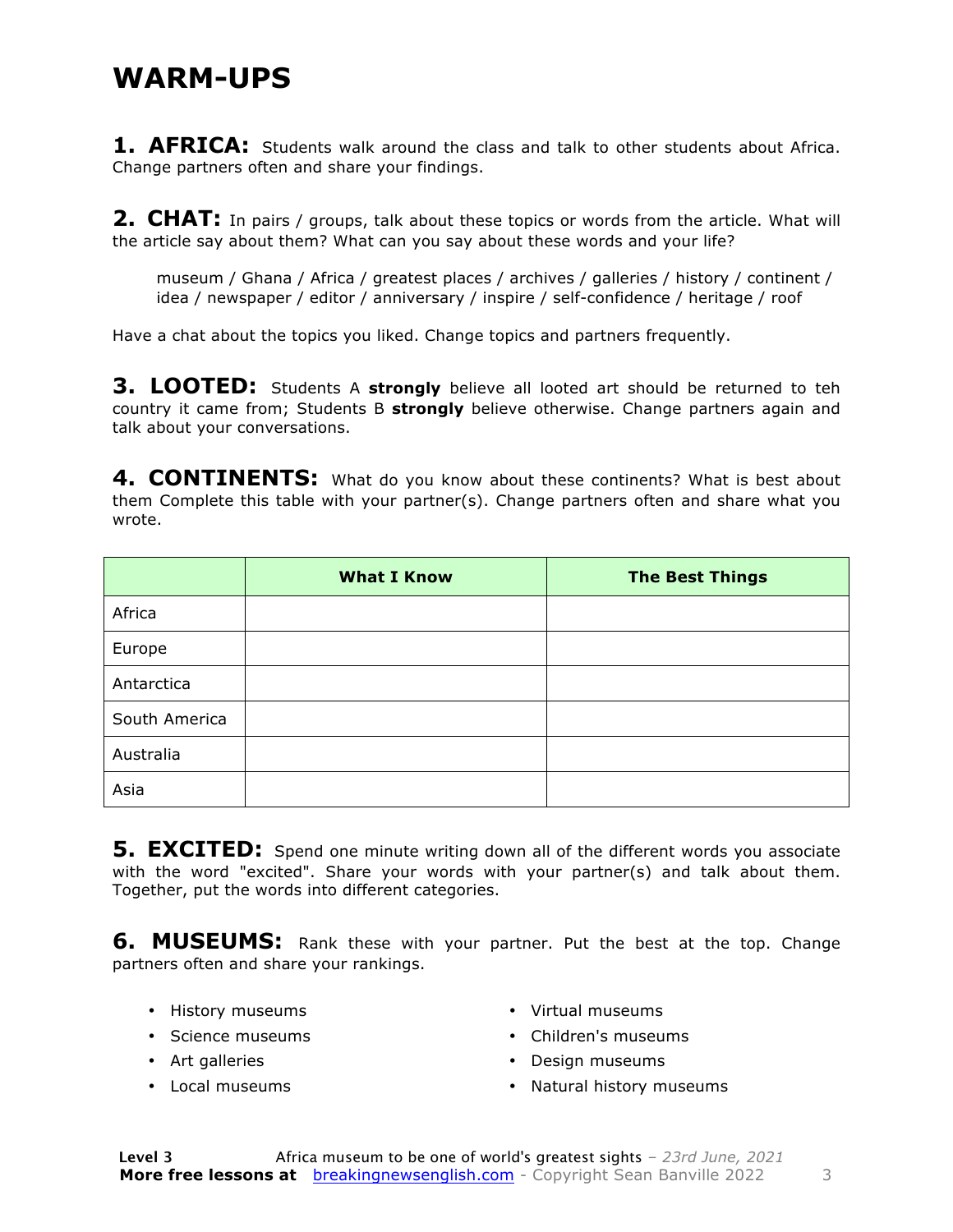### **VOCABULARY MATCHING**

#### **Paragraph 1**

| 1.  | set             | a. | Provide or give space for something or<br>someone.                        |  |  |  |  |  |  |  |  |
|-----|-----------------|----|---------------------------------------------------------------------------|--|--|--|--|--|--|--|--|
| 2.  | house           | b. | Very important.                                                           |  |  |  |  |  |  |  |  |
| 3.  | gallery         | c. | Stolen.                                                                   |  |  |  |  |  |  |  |  |
| 4.  | key             | d. | A room or building for showing or selling<br>art.                         |  |  |  |  |  |  |  |  |
| 5.  | destination     | е. | Cultural things and traditions from the past<br>that are important today. |  |  |  |  |  |  |  |  |
| 6.  | heritage        | f. | Planned to happen at a future time.                                       |  |  |  |  |  |  |  |  |
| 7.  | looted          | g. | The place where someone or something is<br>going.                         |  |  |  |  |  |  |  |  |
|     | Paragraph 2     |    |                                                                           |  |  |  |  |  |  |  |  |
| 8.  | former          | h. | The background of a person (their family or<br>country of birth).         |  |  |  |  |  |  |  |  |
| 9.  | descent         | i. | The date on which an important event<br>happened in the past.             |  |  |  |  |  |  |  |  |
| 10. | anniversary     | j. | Looking at how two things are the same or<br>different.                   |  |  |  |  |  |  |  |  |
|     | 11. inspired    |    | k. Come or bring together to make a whole.                                |  |  |  |  |  |  |  |  |
| 12. | unite           | I. | Created a feeling for someone to do<br>something good.                    |  |  |  |  |  |  |  |  |
| 13. | self-confidence | m. | Having been a particular thing in the past.                               |  |  |  |  |  |  |  |  |
| 14. | compared        | n. | A positive feeling about one's abilities and<br>personality.              |  |  |  |  |  |  |  |  |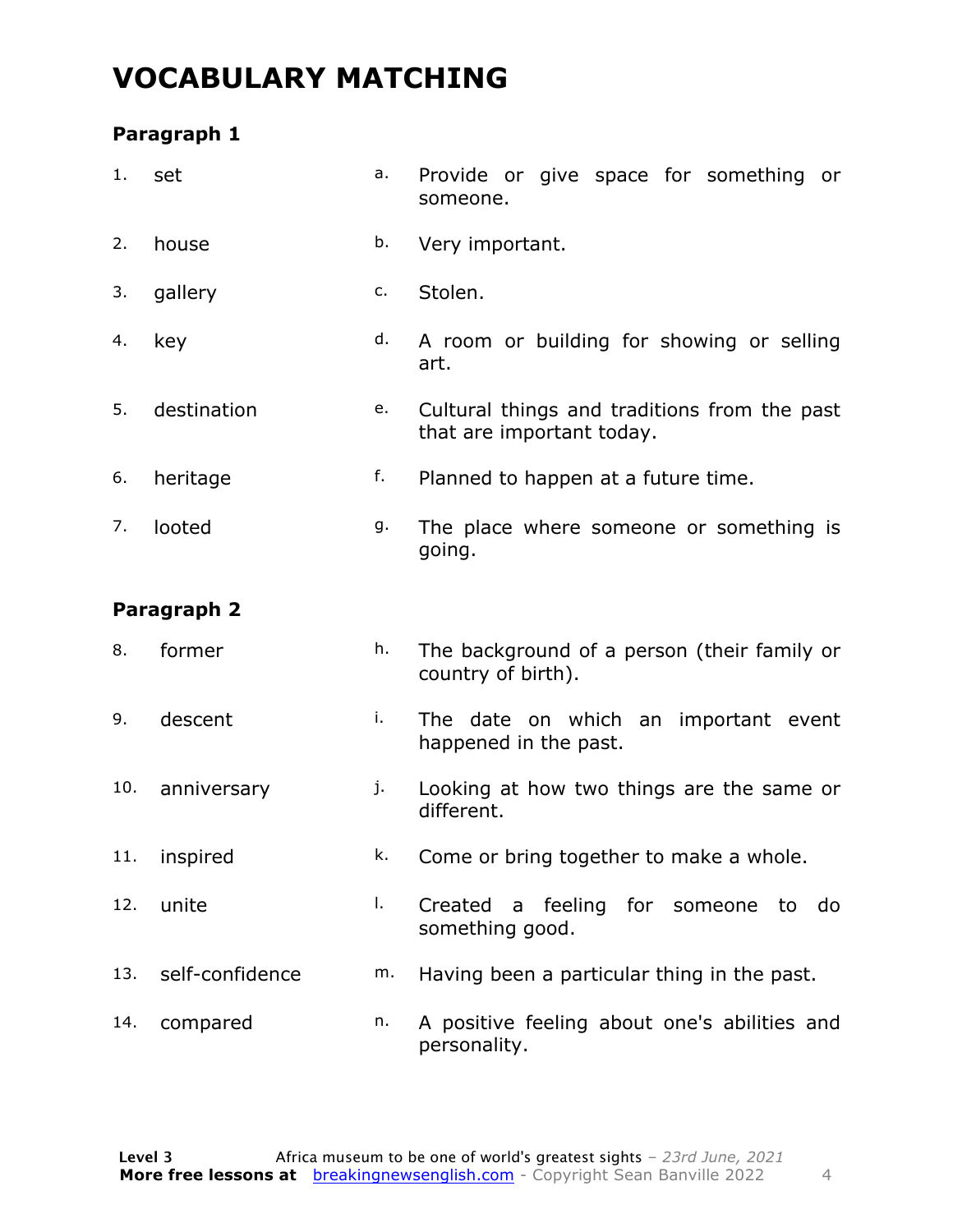### **BEFORE READING / LISTENING**

From https://breakingnewsenglish.com/2206/220623-pan-african-heritage-museum.html

#### **1. TRUE / FALSE:** Read the headline. Guess if a-h below are true (T) or false (F).

- 1. The Pan African Heritage Museum opened in August 2021. **T / F**
- 2. TIME Magazine said the museum would be in the world's top 10 sites. **T / F**
- 3. Ghana's president said the museum would house stolen African art. **T / F**
- 4. An online version of the museum opened on May 5, 2022. **T / F**
- 5. The man whose idea the museum was once worked for a newspaper. **T / F**
- 6. The man said the museum has a capacity for 5,000 visitors. **T / F**
- 7. The man wants to increase the self-confidence of Africans. **T / F**
- 8. There are 30,000 museums in Africa. **T / F**

#### **2. SYNONYM MATCH:** (The words in **bold** are from the news article.)

- **1. among**
- **2. visit**
- **3. archives**
- **4. key**
- **5. looted**
- **6. former**
- **7. descent**
- **8. inspired**
- **9. heritage**
- **10. special**
- a. background
- b. important
- c. ex-
- d. records
- e. unusual
- f. stolen
- g. tradition
- h. included in
- i. encouraged
- j. go to see

#### **3. PHRASE MATCH:** (Sometimes more than one choice is possible.)

- 1. A yet-to-
- 2. the top 100 world's greatest places
- 3. a key destination
- 4. all the looted cultural
- 5. A digital version of the museum
- 6. The man who thought
- 7. a former newspaper
- 8. unite Africans and people
- 9. people with a rich
- 10. bringing all African heritage together
- a. of the idea
- b. history and heritage
- c. was launched
- d. of African descent
- e. to visit
- f. be-opened museum
- g. for visitors
- h. under one roof
- i. artefacts
- j. editor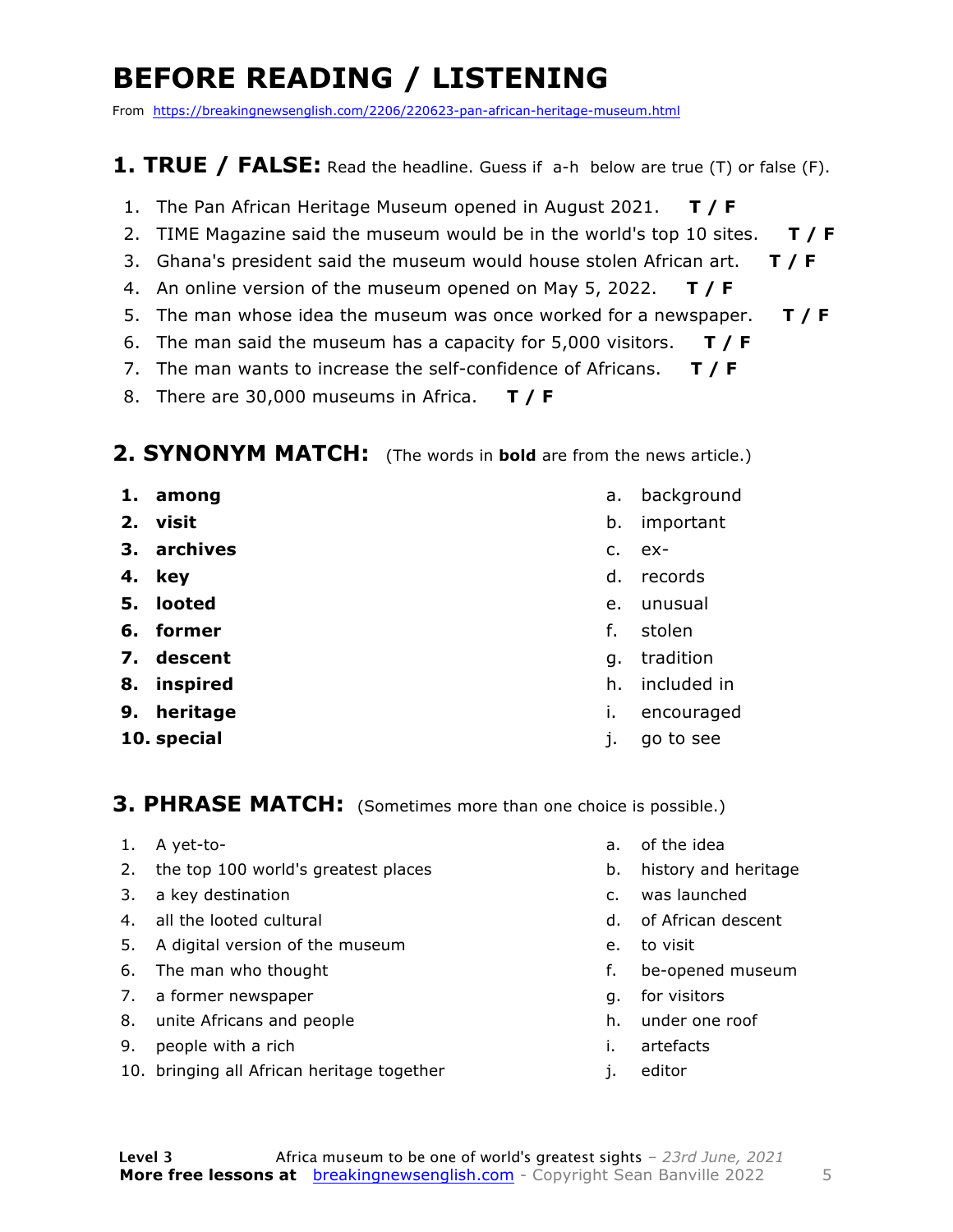### **GAP FILL**

From https://breakingnewsenglish.com/2206/220623-pan-african-heritage-museum.html

| A yet-to-be-opened museum in Accra, Ghana is                            | natural    |
|-------------------------------------------------------------------------|------------|
| (1) _______________________ people across the world excited. The Pan    | set        |
| African Heritage Museum is (2) _____________________ to open in         |            |
| August 2023. TIME Magazine said it will be (3) _____________________    | exhibits   |
| the top 100 world's greatest places to visit. TIME wrote: "It will      | version    |
| house archives, $(4)$ ____________________, galleries, and a theater,   | getting    |
|                                                                         | continent  |
| in connecting with Africa's history and its people's heritage."         |            |
| Ghana's president said the museum will "provide a                       | interested |
| $(6)$ ______________________ residence and resting place for all the    | among      |
| looted cultural artefacts of our $(7)$ _____________________, which are |            |
| housed in foreign museums and which will be returned to us". A          |            |
|                                                                         |            |
| May the 5th.                                                            |            |

| The man who thought of the $\omega$ _____________________ for the      | arrival  |
|------------------------------------------------------------------------|----------|
| museum is Kojo Acquah Yankah. He is a former newspaper editor,         | rich     |
| MP and (10) _______________________ minister. He said the idea came to |          |
|                                                                        | compared |
| at an event for the 375th anniversary of the forced                    | cabinet  |
|                                                                        | unite    |
|                                                                        | idea     |
| Africans and people of African descent." He wants "to raise the        |          |
| self-confidence of Africans as a people with a                         | descent  |
| (14) _____________________ history and heritage". He added: "The       | together |
| museum is special because it's the only one bringing all African       |          |
|                                                                        |          |
|                                                                        |          |
| with over 30,000 in Europe and in the USA.                             |          |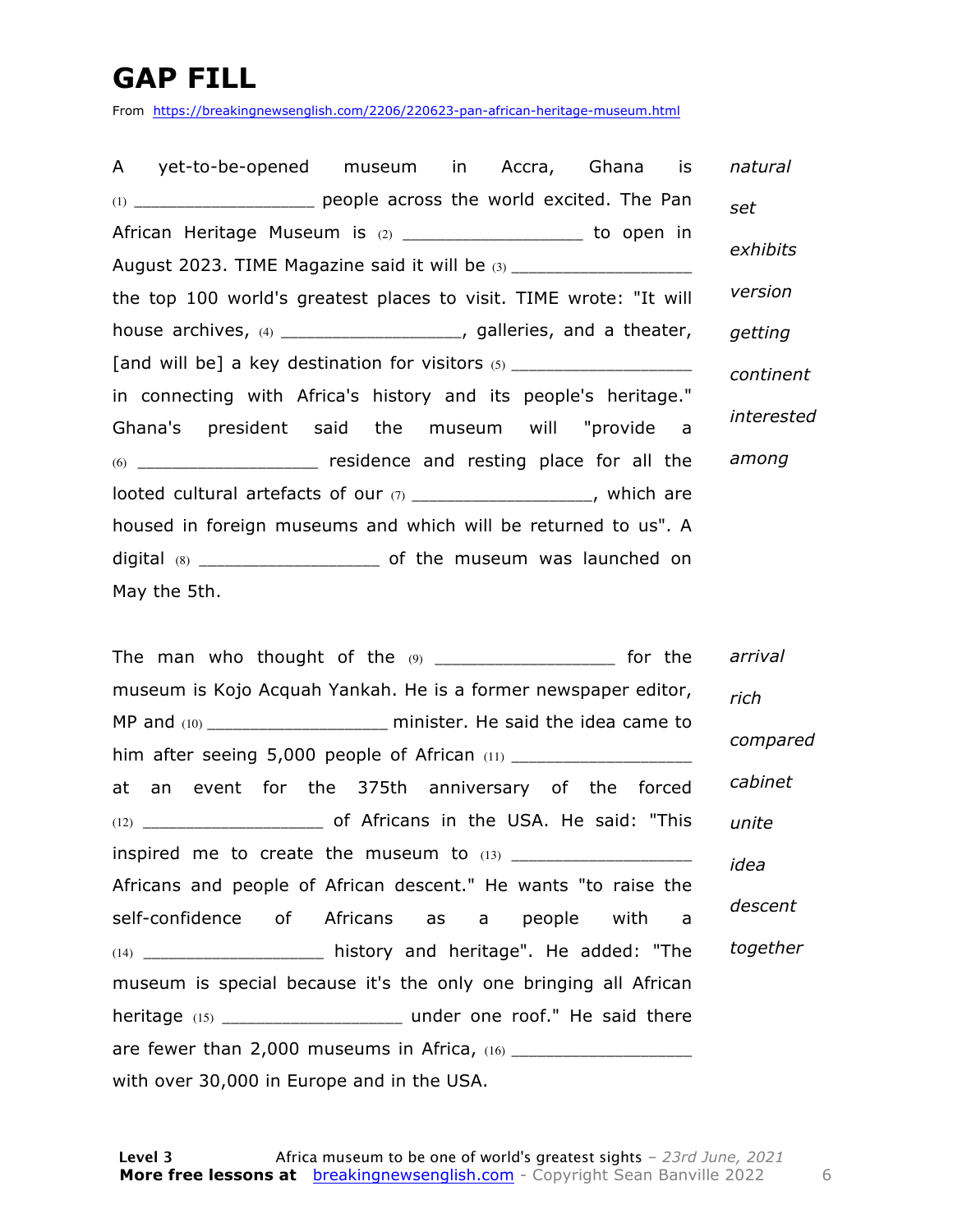#### **LISTENING – Guess the answers. Listen to check.**

From https://breakingnewsenglish.com/2206/220623-pan-african-heritage-museum.html

- 1) The Pan African Heritage Museum is
	- a. let to open
	- b. bet to open
	- c. met to open
	- d. set to open
- 2) visitors interested in connecting with Africa's history and \_\_\_\_\_\_
	- a. that's people's heritage
	- b. its people heritage
	- c. its people's heritage
	- d. its people's hermitage
- 3) Ghana's president said the museum will provide a natural residence \_\_\_\_\_\_\_\_\_\_
	- a. and rest tin place
	- b. and rest in place
	- c. and wrestling place
	- d. and resting place
- 4) all the looted cultural artefacts of our continent, which are housed
	- a. in foreign museums
	- b. in foreign museum
	- c. in feign museums
	- d. in feign museum
- 5) A digital version of the
	- a. museum was lunched
	- b. museum was launched
	- c. museum was raunchy
	- d. museum was ranched
- 6) He is a former newspaper editor, MP \_\_\_\_\_\_
	- a. and cabinet mini star
	- b. and cabinet minis tar
	- c. and cabinet ministry
	- d. and cabinet minister
- 7) the idea came to him after seeing 5,000 people \_\_\_\_\_\_
	- a. of African ascent
	- b. of African disc sent
	- c. of African dis scent
	- d. of African descent
- 8) This inspired me to create the museum
	- a. to untie Africans
	- b. to unite Africans
	- c. to unity Africans
	- d. to auntie Africans
- 9) raise the self-confidence of Africans as a people with a rich \_\_\_\_\_\_
	- a. historian and hermitage
	- b. history inherit age
	- c. his story and heritage
	- d. history and heritage
- 10) it's the only one bringing all African heritage together \_\_\_\_\_\_
	- a. under one roof
	- b. ending one roof
	- c. udder won roof
	- d. under one aloof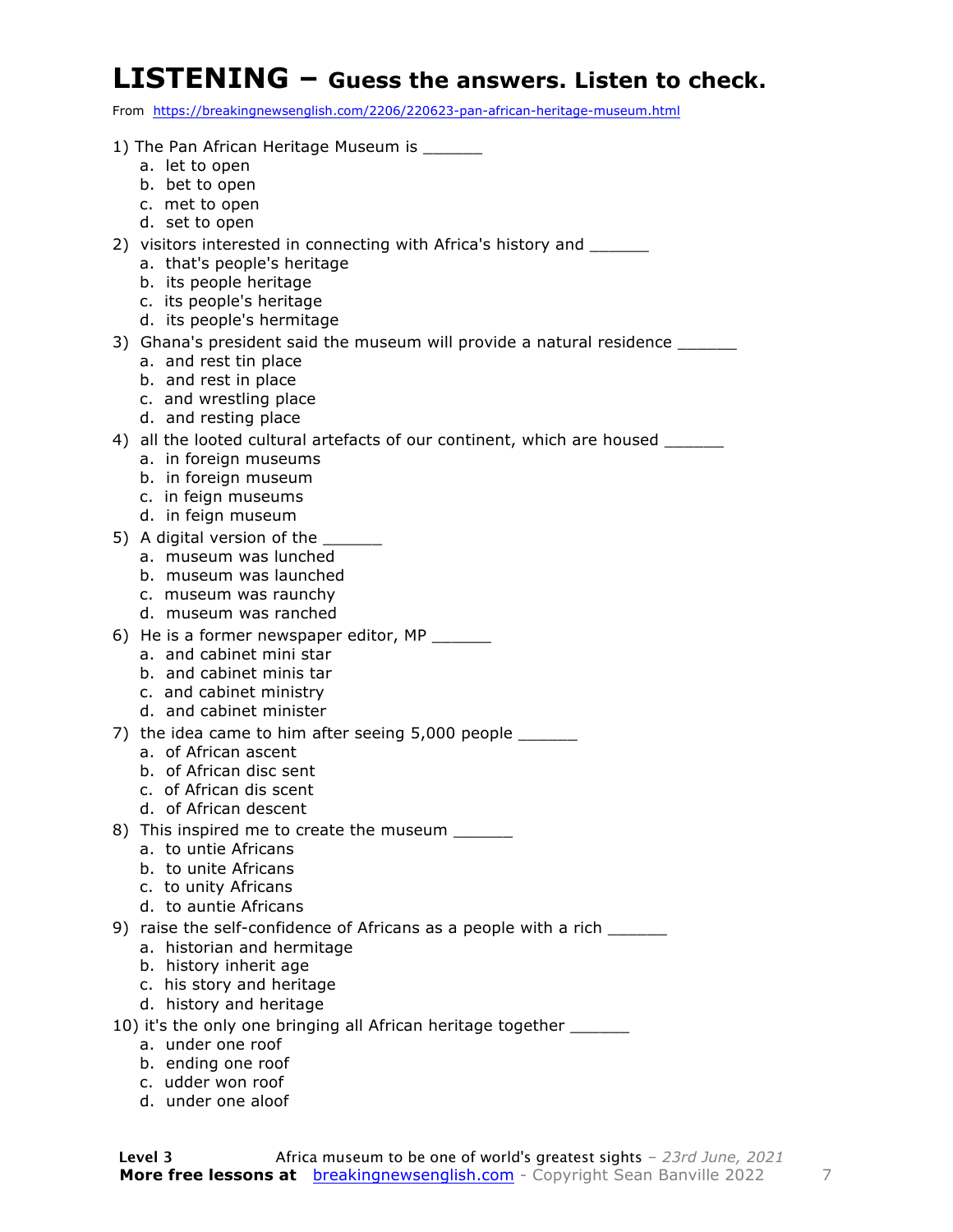#### **LISTENING – Listen and fill in the gaps**

From https://breakingnewsenglish.com/2206/220623-pan-african-heritage-museum.html

A yet-to-(1) and the same of the same in Accra, Ghana is getting people across the world excited. The Pan African Heritage Museum is (2) **Example 2018** in August 2023. TIME Magazine said it will be among the top  $100$  world's greatest  $(3)$  among the top  $(3)$ . wrote: "It will house archives, exhibits, galleries, and a theater, [and will be] a key destination for visitors interested (4) and the set of a set of Africa's history and its people's heritage." Ghana's president said the museum will "provide a natural residence and resting place for (5) **EXECUTE CONTROLLER CONTROLLER CONTROLLER CONTROLLER CONTROLLER CONTROLLER CONTROLLER CONTROLLER CONTROLLER CONTROLLER CONTROLLER CONTROLLER CONTROLLER CONTROLLER CONTROLLER CONTROLLER CONTROLLER CONTROLLER CONTROLLER** housed in foreign museums and which will be returned to us". A digital version of the museum (6) example 1 and 2 May the 5th.

The man who thought of the idea for the museum is Kojo Acquah Yankah. He (7) **He (7) Example 1 EXECUTE:** newspaper editor, MP and cabinet minister. He said the idea came to  $(8)$  and the idea came to  $(8)$  and the said the idea came to  $(8)$ African descent at an event for the 375th anniversary (9) **Example 2 arrival of Africans in the USA. He said: "This** (10) \_\_\_\_\_\_\_\_\_\_\_\_\_\_\_\_\_\_\_\_ create the museum to unite Africans and people of African descent." He wants "to raise the self-confidence of Africans as a people with  $(11)$  and heritage". He added: "The museum is special because it's the only one bringing all African heritage together  $(12)$  together  $(12)$ museums in Africa, compared with over 30,000 in Europe and in the USA.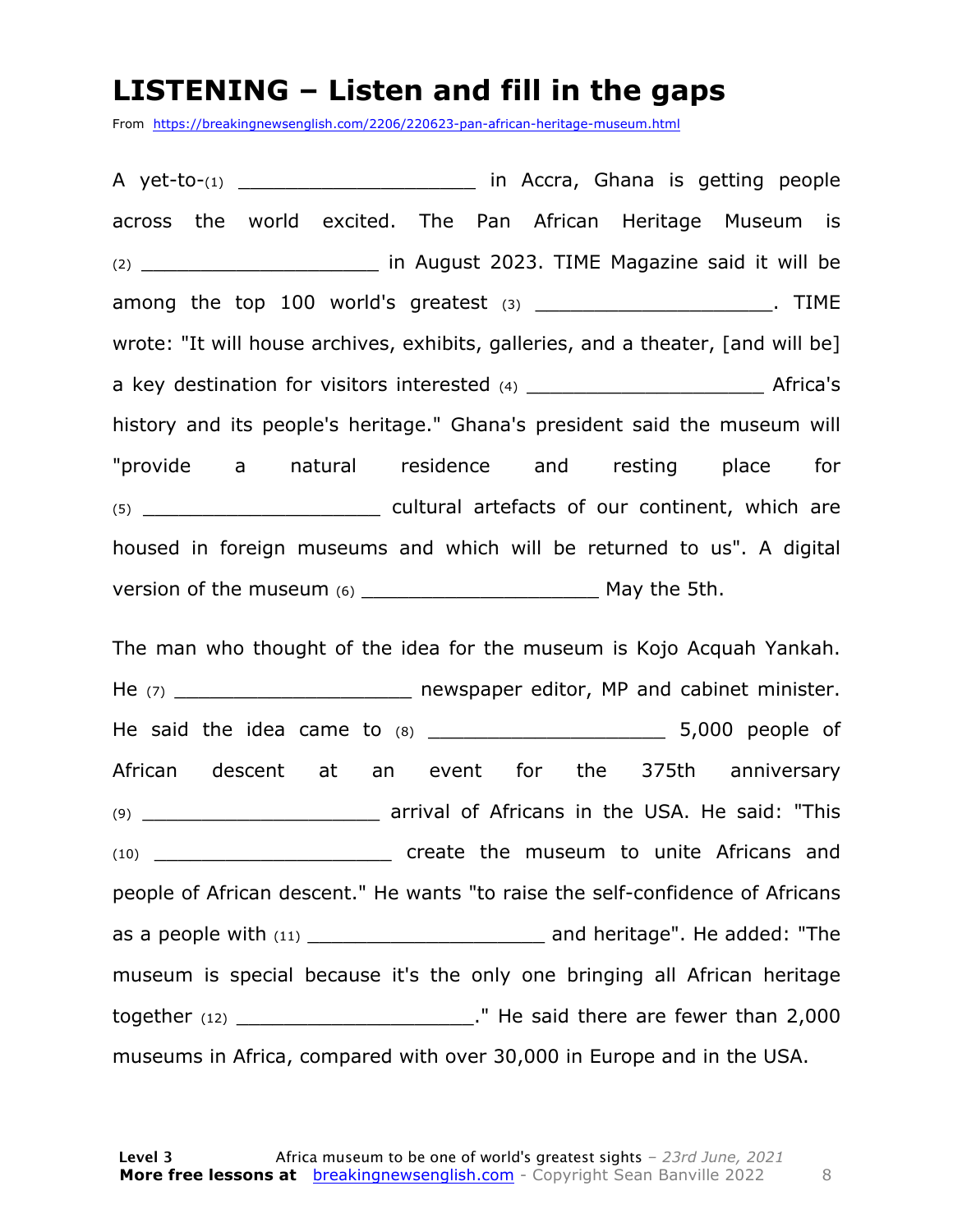### **COMPREHENSION QUESTIONS**

From https://breakingnewsenglish.com/2206/220623-pan-african-heritage-museum.html

- 1. In what city will the museum open?
- 2. What magazine put the museum on a list of top places to visit?
- 3. What will the museum have besides archives, exhibits and galleries?
- 4. What did Ghana's president say would be returned to Africa?
- 5. What opened on May the 5th?
- 6. What job did the creator of the museum have at a newspaper?
- 7. How many people attended an anniversary event Mr Yankah went to?
- 8. What does Mr Yankah want to raise in Africans?
- 9. What does the museum bring together under one roof?
- 10. How many museums are there in Africa?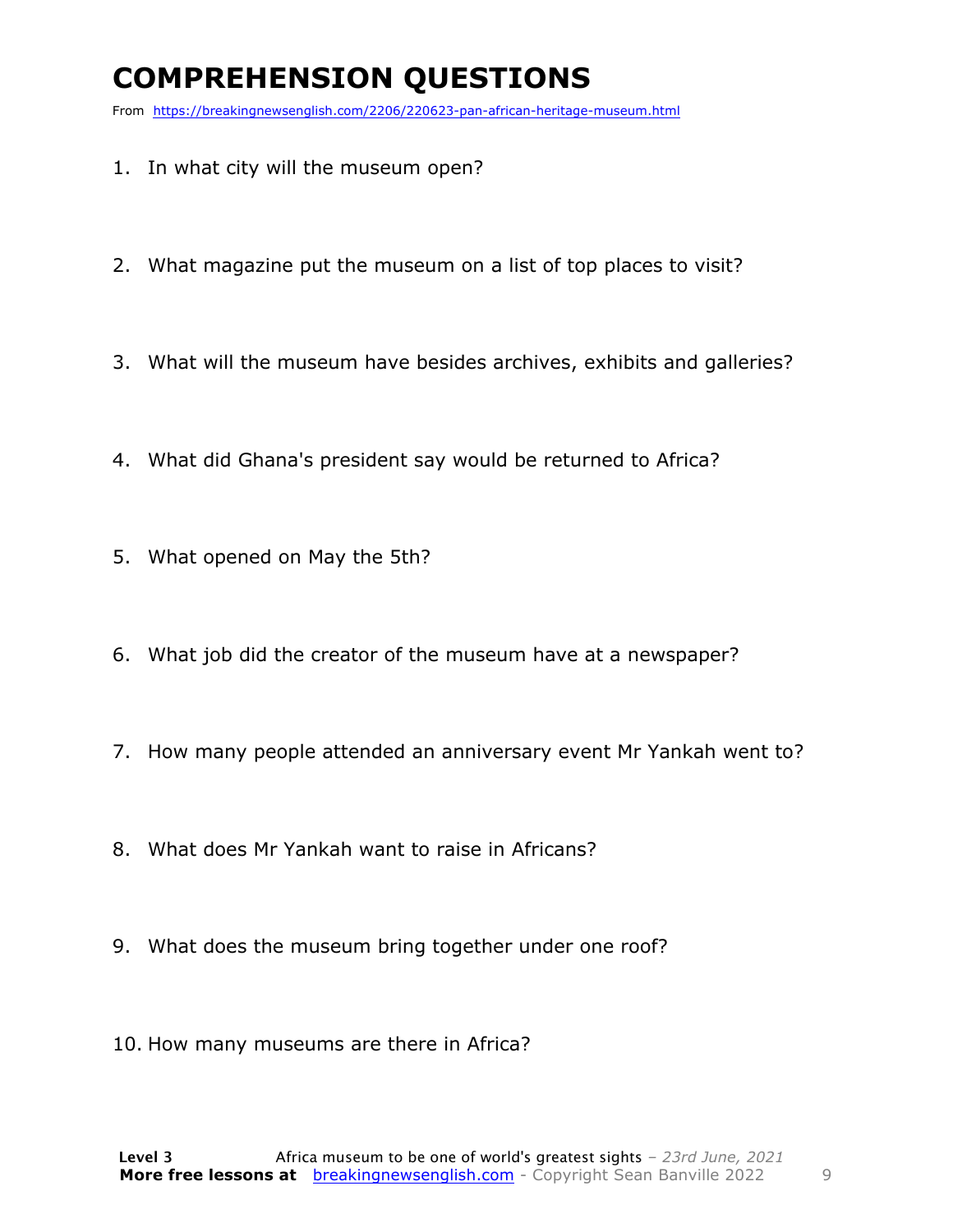## **MULTIPLE CHOICE - QUIZ**

From https://breakingnewsenglish.com/2206/220623-pan-african-heritage-museum.html

- 1) In what city will the museum
- open?
- a) Kigali
- b) Accra
- c) Nairobi
- d) Cairo

2) What magazine put the museum on a list of top places to visit?

- a) The Economist
- b) Newsweek
- c) Africa Now
- d) TIME

3) What will the museum have besides archives, exhibits and galleries?

- a) a theatre
- b) a restaurant
- c) a swimming pool
- d) a hotel

4) What did Ghana's president say would be returned to Africa?

- a) bricks
- b) fossils
- c) looted artefacts
- d) cash
- 5) What opened on May the 5th?
- a) a branch in the USA
- b) a digital version of the museum
- c) a book store
- d) a gift shop

6) What job did the creator of the museum have at a newspaper?

- a) editor
- b) CEO
- c) journalist
- d) sports reporter

7) How many people attended an anniversary event Mr Yankah went to?

- a) 8,000
- b) 4,000
- c) 5,000
- d) 6,000

8) What does Mr Yankah want to raise in Africans?

- a) their self-confidence
- b) their standard of living
- c) their awareness
- d) their pride

9) What does the museum bring together under one roof?

- a) African heritage
- b) people
- c) fossils
- d) pottery

10) How many museums are there in Africa?

- a) exactly 2,000
- b) around 2,000
- c) more than 2,000
- d) fewer than 2,000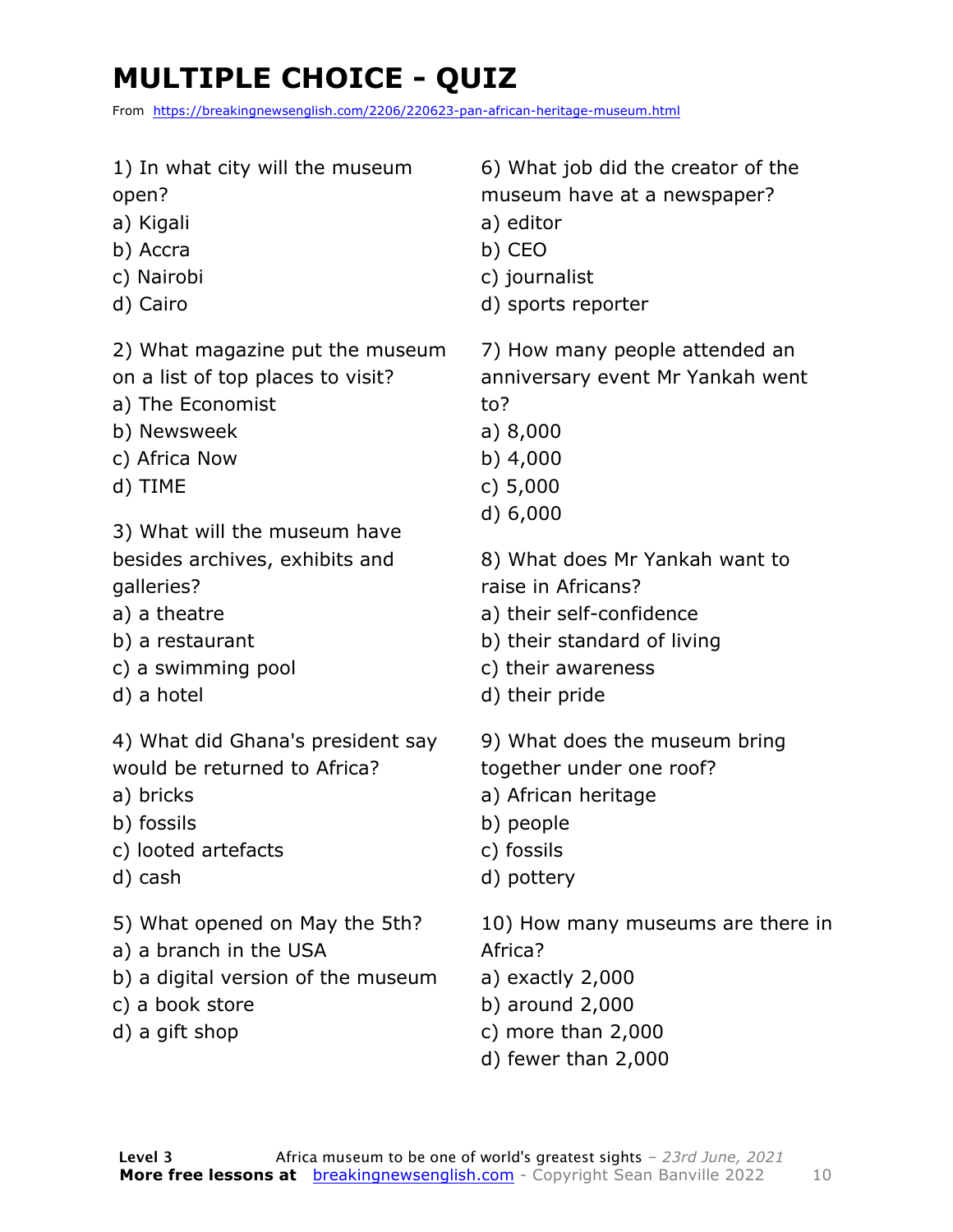### **ROLE PLAY**

From https://breakingnewsenglish.com/2206/220623-pan-african-heritage-museum.html

#### **Role A – Science Museums**

You think science museums are best. Tell the others three reasons why. Tell them what is wrong with their museums. Also, tell the others which is the least interesting of these (and why): art, virtual or children's.

#### **Role B – Art Museums**

You think art are best. Tell the others three reasons why. Tell them what is wrong with their museums. Also, tell the others which is the least interesting of these (and why): science, virtual or children's.

#### **Role C – Virtual Museums**

You think virtual are best. Tell the others three reasons why. Tell them what is wrong with their museums. Also, tell the others which is the least interesting of these (and why): art, science or children's.

#### **Role D – Children's Museums**

You think children's are best. Tell the others three reasons why. Tell them what is wrong with their museums. Also, tell the others which is the least interesting of these (and why): art, virtual or science.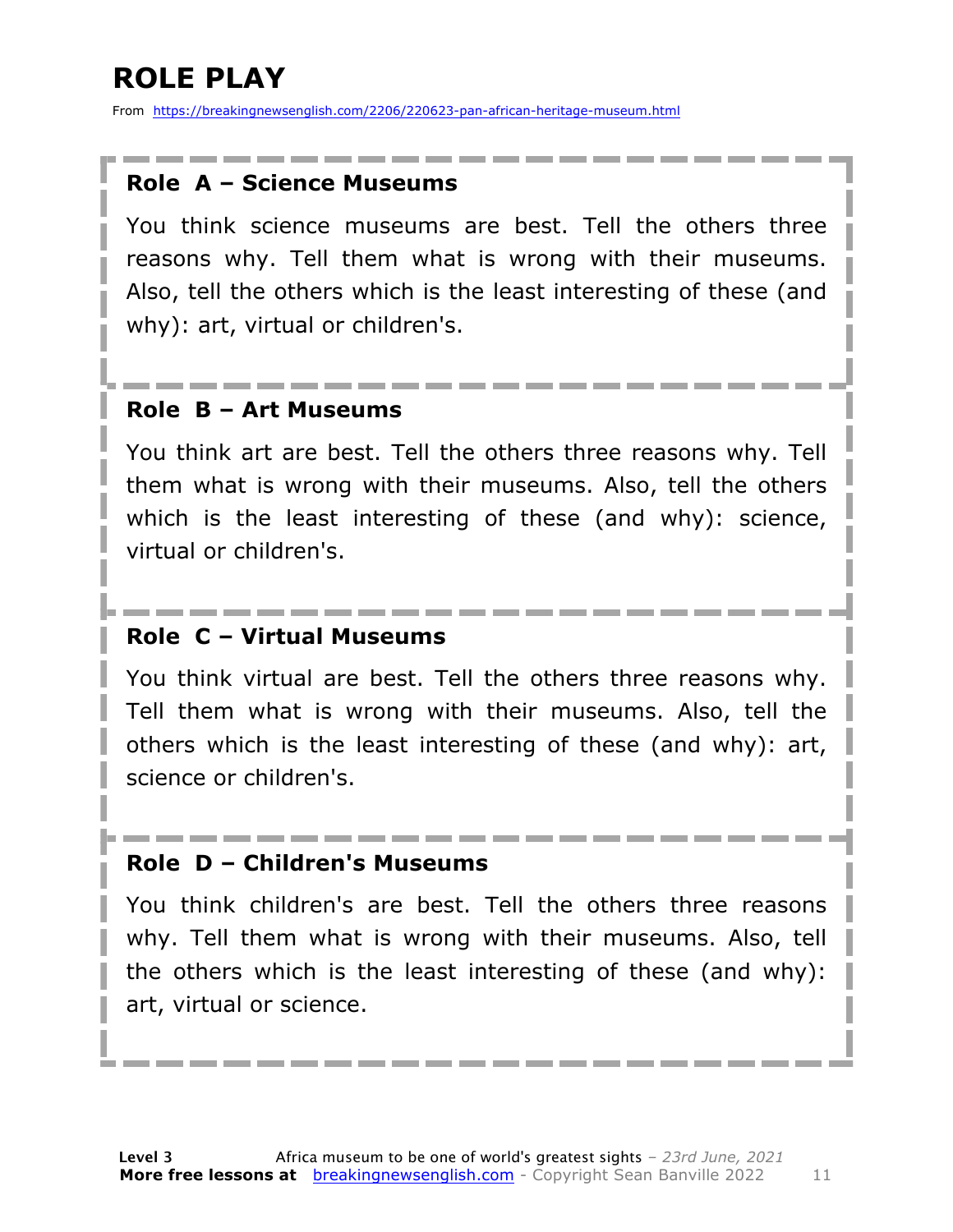### **AFTER READING / LISTENING**

From https://breakingnewsenglish.com/2206/220623-pan-african-heritage-museum.html

**1. WORD SEARCH:** Look in your dictionary / computer to find collocates, other meanings, information, synonyms … for the words 'Africa' and 'museum'.

| <b>Africa</b> | museum |
|---------------|--------|
|               |        |
|               |        |
|               |        |

- Share your findings with your partners.
- Make questions using the words you found.
- Ask your partner / group your questions.

**2. ARTICLE QUESTIONS:** Look back at the article and write down some questions you would like to ask the class about the text.

- Share your questions with other classmates / groups.
- Ask your partner / group your questions.

**3. GAP FILL:** In pairs / groups, compare your answers to this exercise. Check your answers. Talk about the words from the activity. Were they new, interesting, worth learning…?

**4. VOCABULARY:** Circle any words you do not understand. In groups, pool unknown words and use dictionaries to find their meanings.

**5. TEST EACH OTHER:** Look at the words below. With your partner, try to recall how they were used in the text:

| $\bullet$ yet | $\cdot$ man   |
|---------------|---------------|
| $•$ set       | $\cdot$ 5,000 |
| $\cdot$ top   | • unite       |
| $\cdot$ key   | • raise       |
| • natural     | $\cdot$ all   |
| • foreign     | $\cdot$ 2,000 |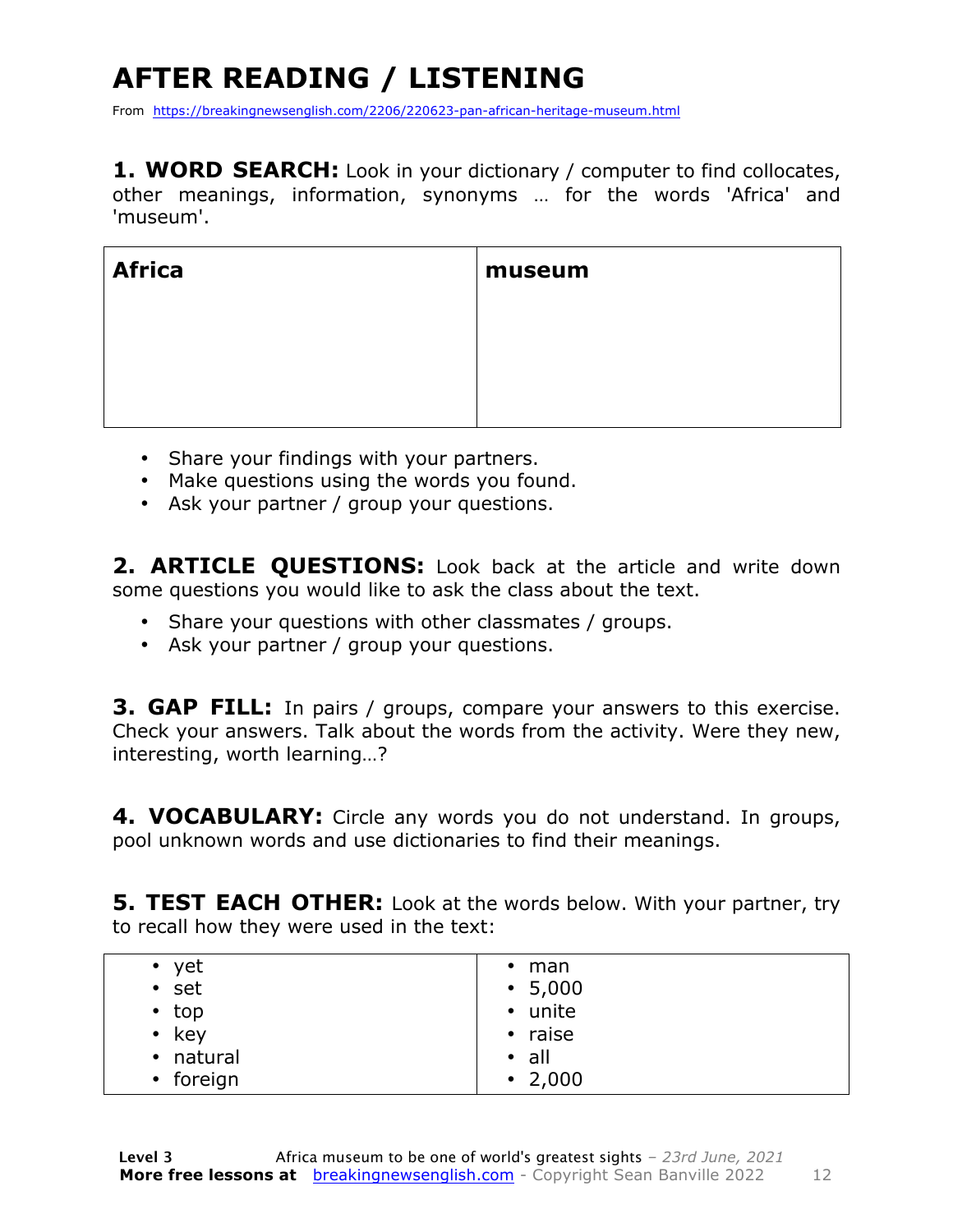### **AFRICA SURVEY**

From https://breakingnewsenglish.com/2206/220623-pan-african-heritage-museum.html

Write five GOOD questions about Africa in the table. Do this in pairs. Each student must write the questions on his / her own paper.

When you have finished, interview other students. Write down their answers.

|      | STUDENT 1 | STUDENT 2 | STUDENT 3 |
|------|-----------|-----------|-----------|
| Q.1. |           |           |           |
| Q.2. |           |           |           |
| Q.3. |           |           |           |
| Q.4. |           |           |           |
| Q.5. |           |           |           |

- Now return to your original partner and share and talk about what you found out. Change partners often.
- Make mini-presentations to other groups on your findings.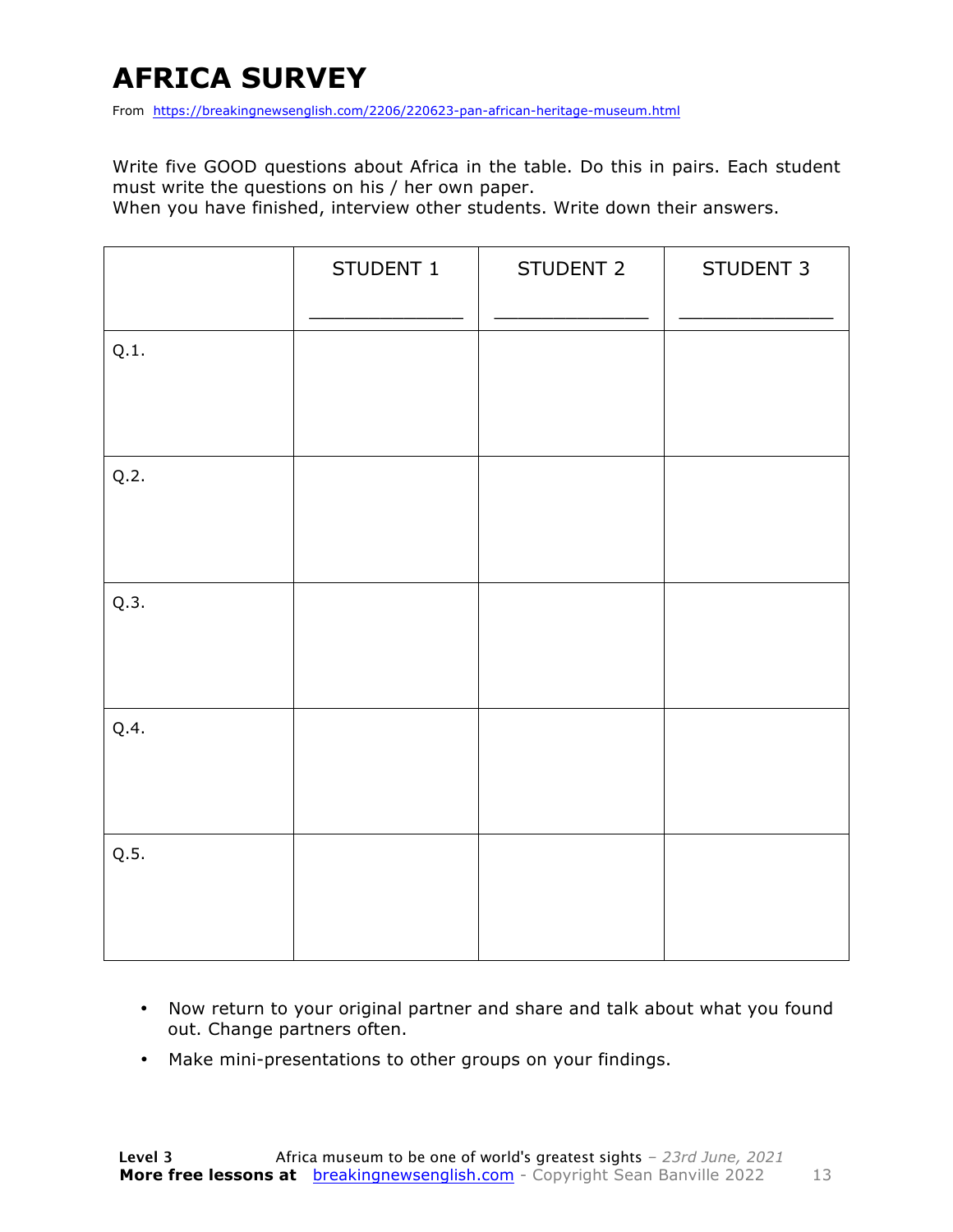### **AFRICA DISCUSSION**

STUDENT A's QUESTIONS (Do not show these to student B)

- 1. What did you think when you read the headline?
- 2. What images are in your mind when you hear the word 'Africa'?
- 3. What do you think of museums?
- 4. What do you know about Ghana?
- 5. Would you like to visit the Pan African Heritage Museum?
- 6. Why might the museum be one of the world's top 100 places to visit?
- 7. What do you think of African art?
- 8. Should foreign museums return their stolen art to the Ghana museum?
- 9. What do you think of a museum showing all of Africa's culture?
- 10. What's the best museum you've ever visited?

*Africa museum to be one of world's greatest sights – 23rd June, 2022* Thousands more free lessons at breakingnewsenglish.com

-----------------------------------------------------------------------------

### **AFRICA DISCUSSION**

STUDENT B's QUESTIONS (Do not show these to student A)

- 11. Did you like reading this article? Why/not?
- 12. What do you think of when you hear the word 'museum'?
- 13. What do you think about what you read?
- 14. What do you know about the forced taking of Africans to the USA?
- 15. What do you know about the richness of Africa's cultures?
- 16. What's your favourite African country?
- 17. What do you think of music that comes from Africa?
- 18. What three adjectives best describe the continent of Africa?
- 19. How many museums have you been to?
- 20. What questions would you like to ask the museum's boss?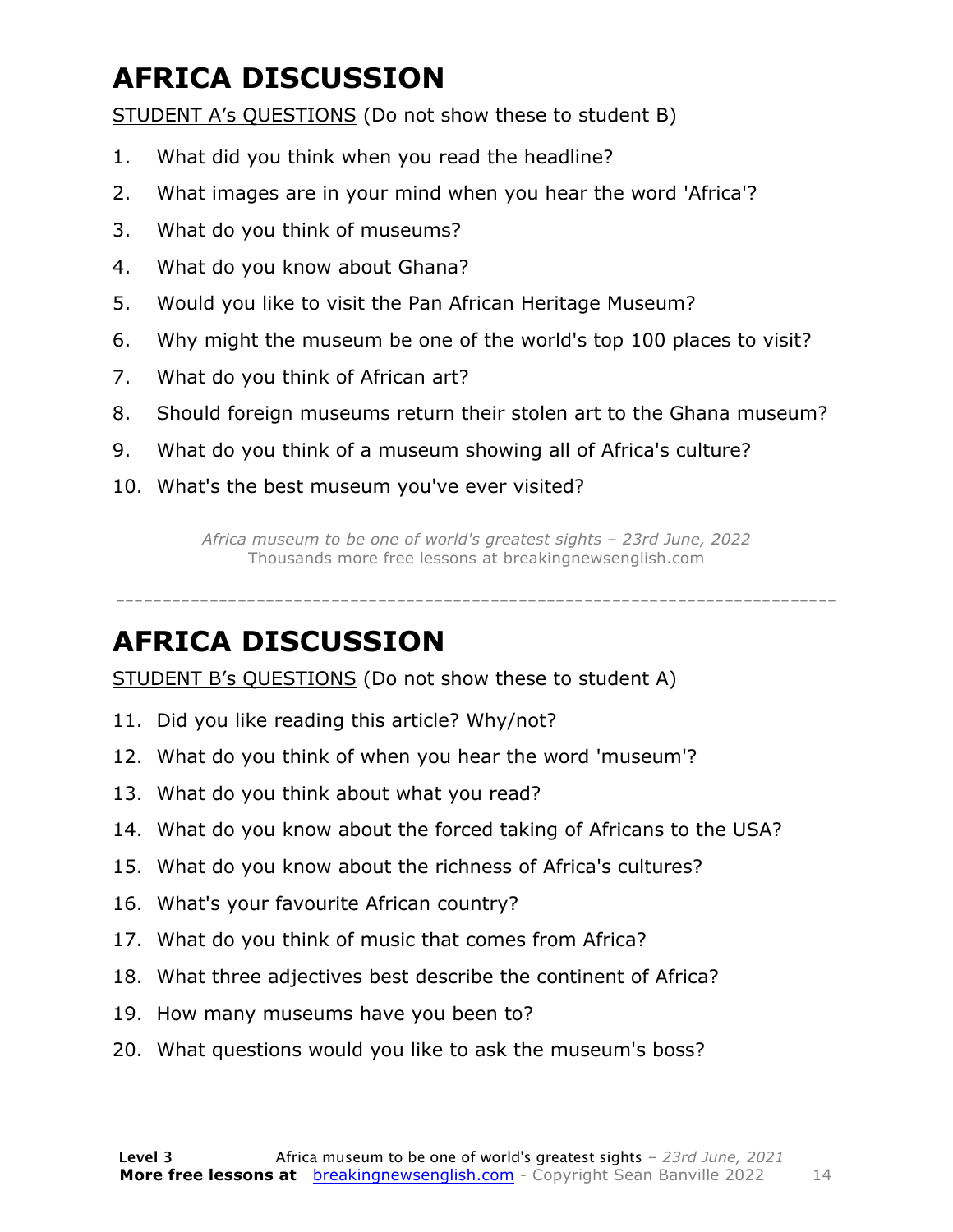### **DISCUSSION (Write your own questions)**

STUDENT A's QUESTIONS (Do not show these to student B)

| 1. |                                                                                                                      |
|----|----------------------------------------------------------------------------------------------------------------------|
| 2. |                                                                                                                      |
| 3. | <u> 1980 - Jan James James James James James James James James James James James James James James James James J</u> |
| 4. |                                                                                                                      |
| 5. | <u> 1989 - Johann John Stone, mars eta biztanleria (h. 1989).</u>                                                    |
| 6. |                                                                                                                      |
|    | $Convright & hmaplineomowcapalich com 2021$                                                                          |

Copyright © breakingnewsenglish.com 2021

### **DISCUSSION (Write your own questions)**

STUDENT B's QUESTIONS (Do not show these to student A)

| 1. |                                                             |  |
|----|-------------------------------------------------------------|--|
| 2. |                                                             |  |
|    |                                                             |  |
| 3. |                                                             |  |
| 4. | <u> 1980 - Johann Barn, mars and de Brasilian (b. 1980)</u> |  |
| 5. | <u> 1980 - Jan Alexandro Alexandro III (m. 1980)</u>        |  |
| 6. |                                                             |  |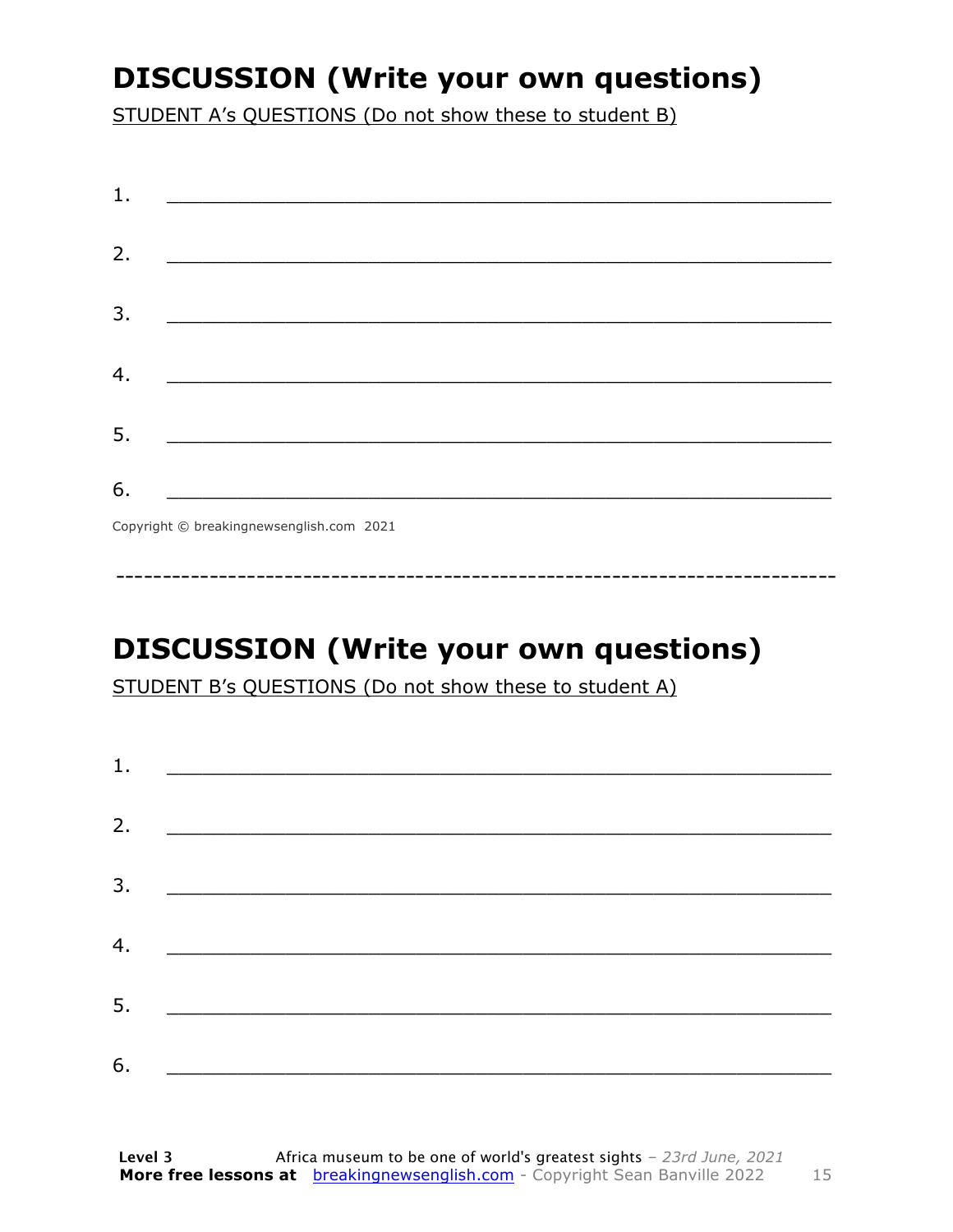### **LANGUAGE - CLOZE**

From https://breakingnewsenglish.com/2206/220623-pan-african-heritage-museum.html

A yet-to-be- $(1)$  museum in Accra, Ghana is getting people across the world excited. The Pan African Heritage Museum is (2) \_\_\_\_ to open in August 2023. TIME Magazine said it will be among the top 100 world's greatest places to visit. TIME wrote: "It will (3) archives, exhibits, galleries, and a theater, [and will be] a (4) \_\_\_\_ destination for visitors interested in connecting with Africa's history and its people's heritage." Ghana's president said the museum will "provide a natural residence and resting place for all the (5) cultural artefacts of our continent, which are housed in foreign museums and which will be returned to  $(6)$  \_\_\_\_". A digital version of the museum was launched on May the 5th.

The man who  $(7)$  of the idea for the museum is Kojo Acquah Yankah. He is a former newspaper editor, MP and cabinet minister. He said the idea (8) to him after seeing 5,000 people of African descent at an event for the 375th anniversary of the (9) \_\_\_\_ arrival of Africans in the USA. He said: "This inspired me to create the museum to unite Africans and people (10) \_\_\_\_ African descent." He wants "to raise the self-confidence of Africans as a people with a rich history and heritage". He added: "The museum is special because it's the only  $(11)$  bringing all African heritage together under (12) \_\_\_\_\_ roof." He said there are fewer than 2,000 museums in Africa, compared with over 30,000 in Europe and in the USA.

#### **Put the correct words from the table below in the above article.**

| 1.  | (a) | opening  | (b) | opened    | (c) | opens   | (d) | opener       |
|-----|-----|----------|-----|-----------|-----|---------|-----|--------------|
| 2.  | (a) | let      | (b) | set       | (c) | met     | (d) | bet          |
| 3.  | (a) | dome     | (b) | home      | (c) | arouse  | (d) | house        |
| 4.  | (a) | lock     | (b) | key       | (c) | padlock | (d) | chain        |
| 5.  | (a) | booted   | (b) | looted    | (c) | footed  | (d) | rooted       |
| 6.  | (a) | we       | (b) | our       | (c) | us      | (d) | every        |
| 7.  | (a) | thinking | (b) | thinker   | (c) | thought | (d) | think        |
| 8.  | (a) | tripped  | (b) | journeyed | (c) | came    | (d) | travelled    |
| 9.  | (a) | changed  | (b) | widened   | (c) | patted  | (d) | forced       |
| 10. | (a) | of       | (b) | at        | (c) | on      | (d) | is           |
| 11. | (a) | one      | (b) | once      | (c) | ones    | (d) | one or other |
| 12. | (a) | tiled    | (b) | large     | (c) | one     | (d) | flat         |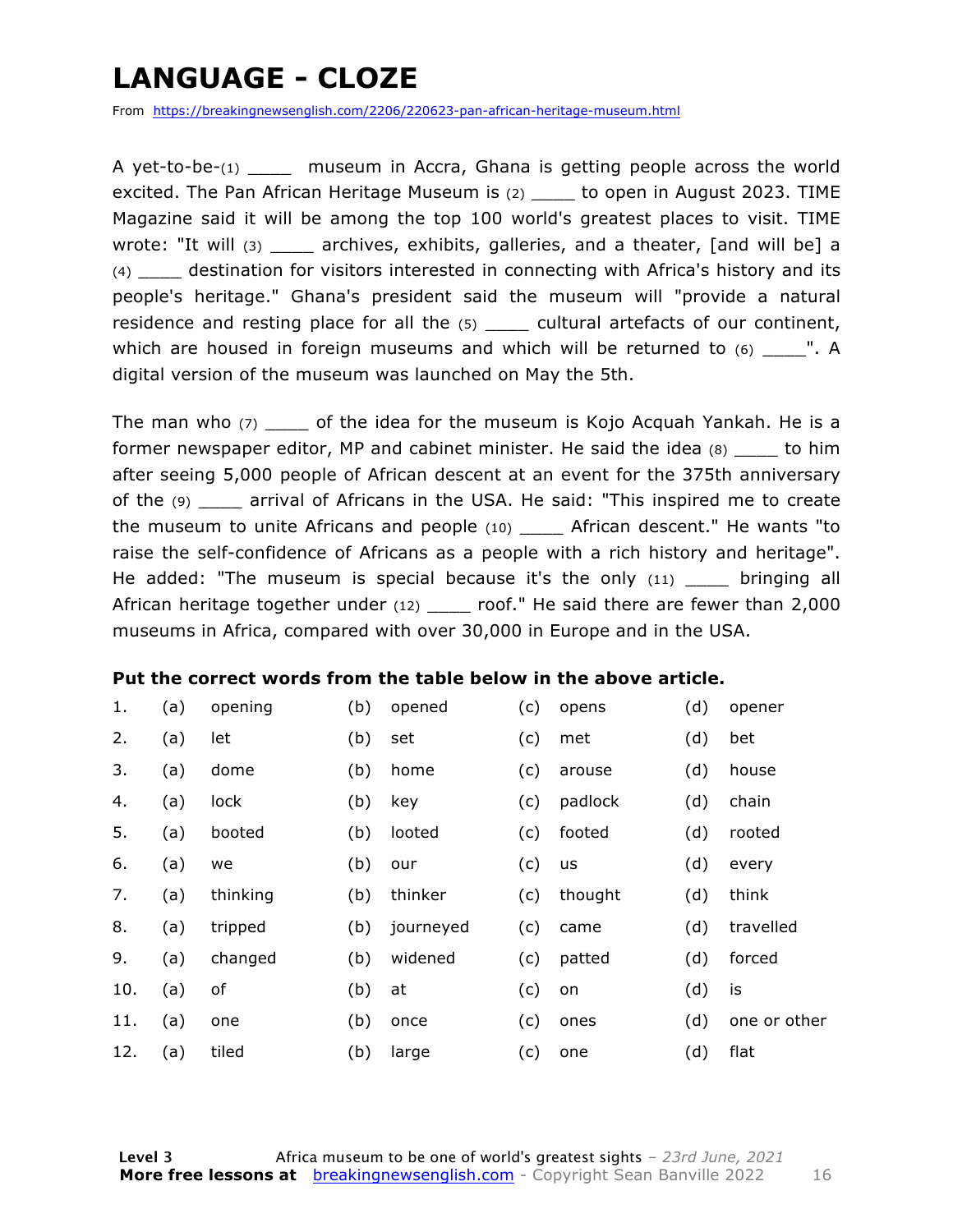### **SPELLING**

From https://breakingnewsenglish.com/2206/220623-pan-african-heritage-museum.html

#### **Paragraph 1**

- 1. It will house archives, exhibits, eriaglsel ...
- 2. a key ettnaiindos for visitors
- 3. all the looted cultural tascfeart
- 4. of our tetnocinn
- 5. A digital servino of the museum
- 6. launched on May the 5th

#### **Paragraph 2**

- 7. He is a former newspaper tdreoi
- 8. 5,000 people of African seedcnt
- 9. an event for the 375th nsaravnreiy
- 10. raise the self-cninoceedf of Africans
- 11. bringing all African tagerhie together
- 12. rmcpadeo with over 30,000 in Europe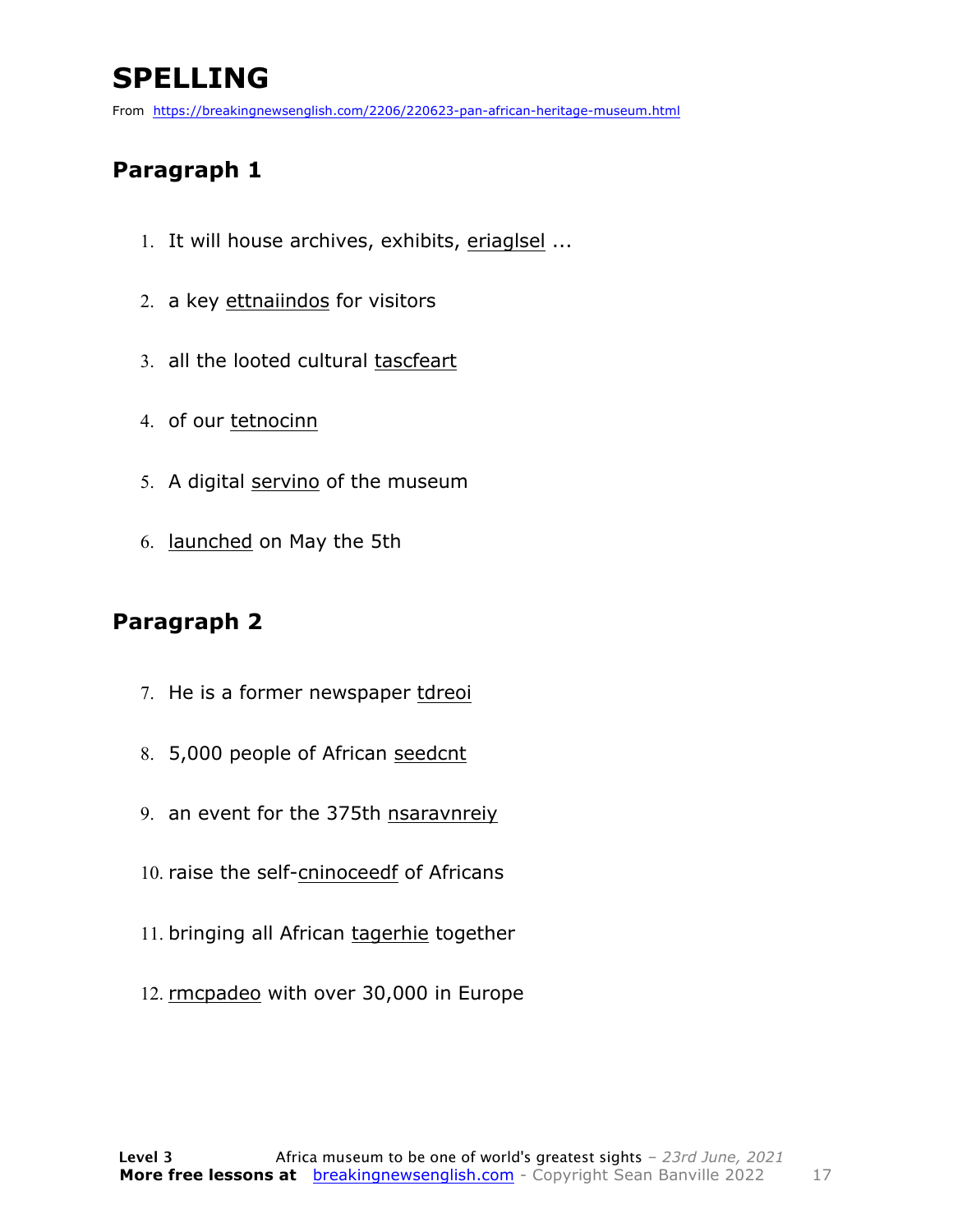### **PUT THE TEXT BACK TOGETHER**

From https://breakingnewsenglish.com/2206/220623-pan-african-heritage-museum.html

#### **Number these lines in the correct order.**

- ( ) special because it's the only one bringing all African heritage together under one roof." He said there are fewer
- ( ) editor, MP and cabinet minister. He said the idea came to him after seeing 5,000 people of African
- ( ) be] a key destination for visitors interested in connecting with Africa's history and its people's heritage." Ghana's
- ( ) than 2,000 museums in Africa, compared with over 30,000 in Europe and in the USA.
- ( ) The man who thought of the idea for the museum is Kojo Acquah Yankah. He is a former newspaper
- ( ) set to open in August 2023. TIME Magazine said it will be among the top 100 world's greatest
- ( *1* ) A yet-to-be-opened museum in Accra, Ghana is getting people across the world excited. The Pan African Heritage Museum is
- ( ) returned to us". A digital version of the museum was launched on May the 5th.
- ( ) descent at an event for the 375th anniversary of the forced arrival of Africans in the
- ( ) places to visit. TIME wrote: "It will house archives, exhibits, galleries, and a theater, [and will
- ( ) confidence of Africans as a people with a rich history and heritage". He added: "The museum is
- ( ) president said the museum will "provide a natural residence and resting place for
- ( ) all the looted cultural artefacts of our continent, which are housed in foreign museums and which will be
- ( ) USA. He said: "This inspired me to create the museum to unite Africans and people of African descent." He wants "to raise the self-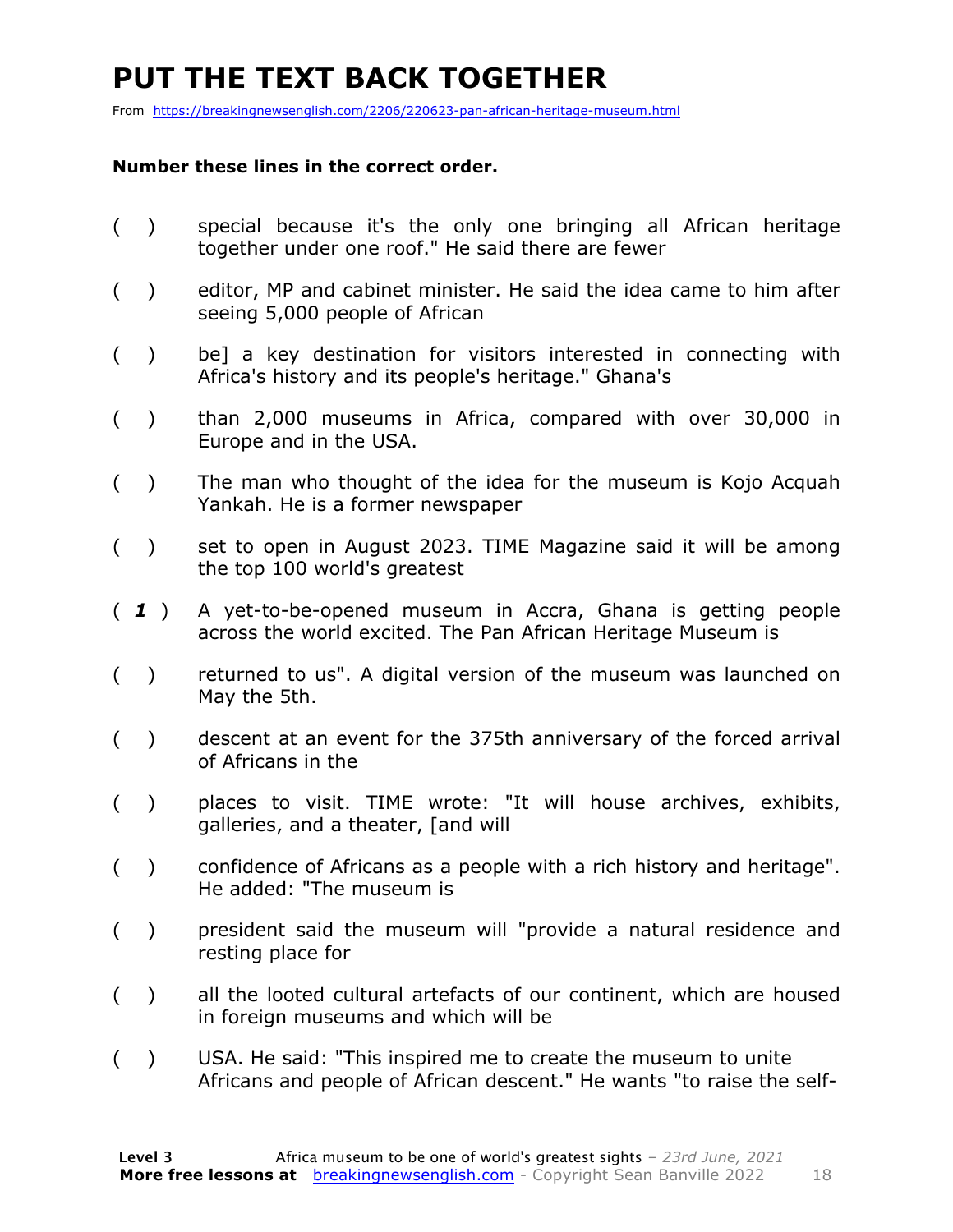#### **PUT THE WORDS IN THE RIGHT ORDER**

From https://breakingnewsenglish.com/2206/220623-pan-african-heritage-museum.html

1. places visit . to The 100 world's top greatest

2. Visitors history . connecting interested Africa's with in

3. provide The will museum a natural residence .

4. continent . artefacts the cultural our looted All of

5. version was of the digital museum launched . A

6. thought of the idea . who The man

7. inspired create me to museum . the This

8. of to Africans . the self-confidence wants He raise

9. heritage together . African bringing only The one all

10. 2,000 in than fewer are There Africa . museums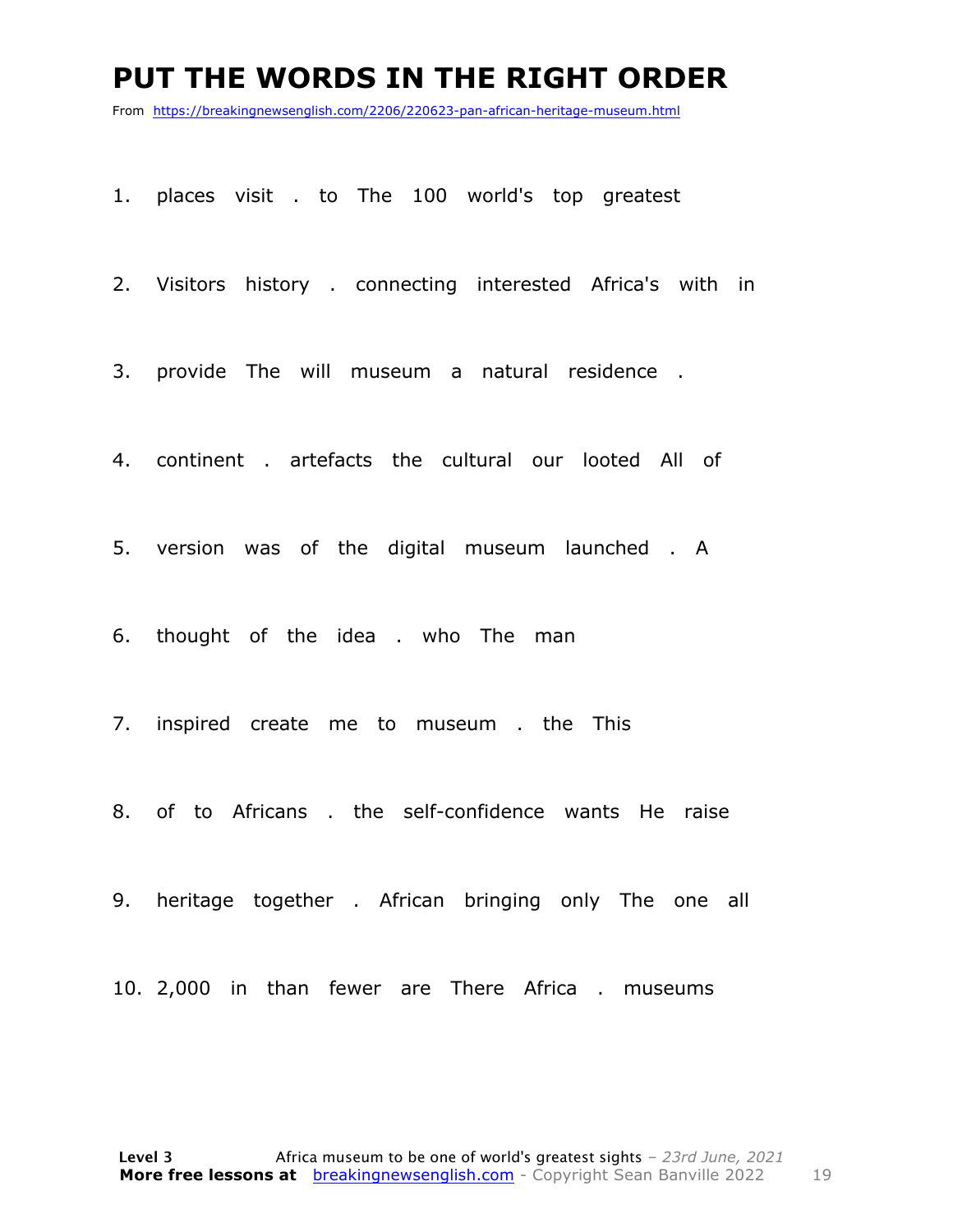### **CIRCLE THE CORRECT WORD (20 PAIRS)**

From https://breakingnewsenglish.com/2206/220623-pan-african-heritage-museum.html

A yet-to-be-opened museum in Accra, Ghana is getting people *over / across* the world excited. The Pan African Heritage Museum is set *for / to* open in August 2023. TIME Magazine said it will be among the top 100 world's greatest places to visit. TIME wrote: "It will *house / home* archives, exhibits, galleries, and a theater, [and will be] a *hey / key* destination for visitors interested *in / of* connecting with Africa's history and its people's heritage." Ghana's president *spoke / said* the museum will "provide a natural residence and *rested / resting* place for all the *looted / booted* cultural artefacts of our continent, which are housed in foreign museums and *which / what* will be returned to us". A digital version *of / off* the museum was launched on May the 5th.

The man who *thought / think* of the idea for the museum is Kojo Acquah Yankah. He is a *former / farmer* newspaper editor, MP and cabinet *monster / minister*. He said the idea came to *him / he* after seeing 5,000 people of African descent at *a / an* event for the 375th anniversary of the forced arrival of Africans in the USA. He said: "This *inspiration / inspired* me to create the museum to *untie / unite* Africans and people of African descent." He wants "to raise the self-confidence of Africans as a people with a *wealth / rich* history and heritage". He added: "The museum is special because it's the only one bringing all African heritage together *under / over* one roof." He said there are *less / fewer* than 2,000 museums in Africa, compared with over 30,000 in Europe and in the USA.

#### **Talk about the connection between each pair of words in italics, and why the correct word is correct.**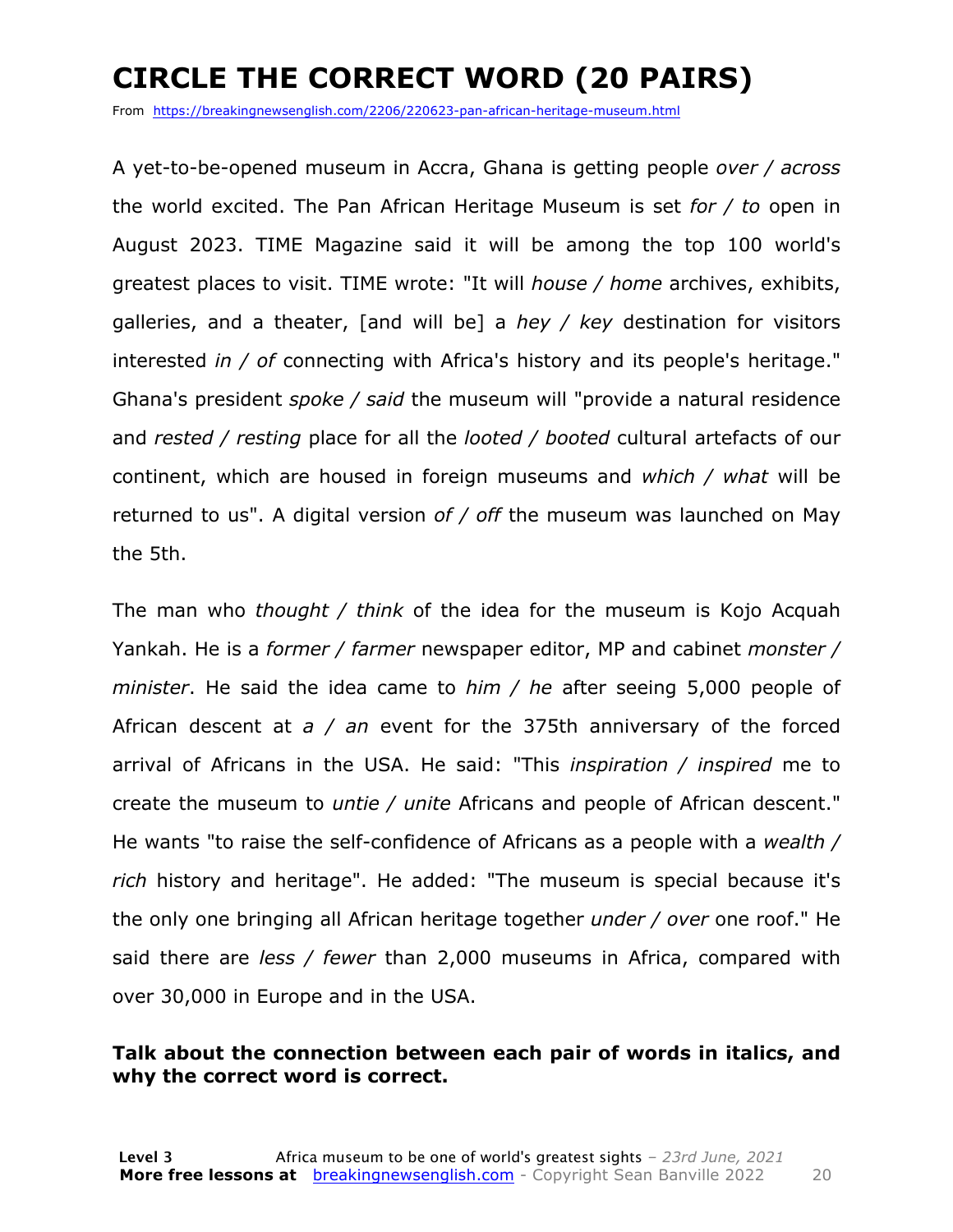### **INSERT THE VOWELS (a, e, i, o, u)**

From https://breakingnewsenglish.com/2206/220623-pan-african-heritage-museum.html

\_ y\_t - t \_ - b \_ - \_p\_n\_d m\_s\_\_m \_n \_ccr\_, Gh\_n\_ \_s g\_tt\_ng p\_\_pl\_ \_cr\_ss th\_ w\_rld \_xc\_t\_d. Th\_ P\_n \_fr\_c\_n  $H_r_t_g$   $M_s_m$   $m_s$   $s_t$   $t$   $p_n$   $n$   $g_s$ t 2023.  $T_M$   $M_g$ <sub>z</sub><sub>n</sub>  $s$ <sub>1</sub>d  $t$   $w$ <sup>1</sup>  $b$ <sub>1</sub>  $m$ <sub>10</sub>  $th$ <sub>10</sub>  $t$ <sub>10</sub> w\_rld's gr\_\_t\_st pl\_c\_s t\_ v\_s\_t. T\_M\_ wr\_t\_: "\_t w\_ll  $h_{--}$ s\_ \_rch\_v\_s, \_xh\_b\_ts, g\_ll\_r\_\_s, \_nd \_ th\_\_t\_r,  $[-nd \quad w_l \quad b_l] = k_y \quad d_st_n_t_n$  f\_r  $v_s_t$ \_nt\_r\_st\_d \_n c\_nn\_ct\_ng w\_th \_fr\_c\_'s h\_st\_ry \_nd \_ts p\_\_pl\_'s h\_r\_ t\_g\_." Gh\_n\_'s pr\_s\_d\_nt s\_\_d th\_ m\_s\_\_m  $w_l = w_l - w_l - w_l$  , we are the state of  $w_l - w_l$  and  $w_l - w_l$  and  $w_l - w_l$  and  $w_l - w_l$  $f_r$   $\Box$  iii th  $\Box$  iii  $\Box$  iii  $\Box$  iii  $\Box$  iii  $\Box$  iii  $\Box$  iii  $\Box$  iii  $\Box$  iii  $\Box$  iii  $\Box$  iii  $\Box$  iii  $\Box$  iii  $\Box$  iii  $\Box$  iii  $\Box$  iii  $\Box$  iii  $\Box$  iii  $\Box$  iii  $\Box$  iii  $\Box$  iii  $\Box$  iii  $\Box$  iii  $\Box$  i wh\_ch \_r\_ h\_\_s\_d \_n f\_r\_\_gn m\_s\_\_ms \_nd wh\_ch w\_ll  $b$ <sub>\_</sub> r\_t\_rn\_d t\_ \_s". \_ d\_g\_t\_l v\_rs\_\_n \_f th\_ m\_s\_\_m  $w_s$   $l_{-}nch_d$   $n$   $M_y$  th 5th.

 $Th$   $m$   $n$   $wh$   $th$   $m$   $th$   $n$   $th$   $th$   $th$   $m$   $l$   $l$   $m$   $l$   $m$   $l$   $m$   $m$   $m$   $m$   $m$   $m$  $K_j$   $_{\text{eq}}$   $_{\text{eq}}$   $_{\text{eq}}$   $_{\text{eq}}$   $_{\text{eq}}$   $_{\text{eq}}$   $_{\text{eq}}$   $_{\text{eq}}$   $_{\text{eq}}$   $_{\text{eq}}$   $_{\text{eq}}$   $_{\text{eq}}$   $_{\text{eq}}$   $_{\text{eq}}$   $_{\text{eq}}$   $_{\text{eq}}$   $_{\text{eq}}$   $_{\text{eq}}$   $_{\text{eq}}$   $_{\text{eq}}$   $_{\text{eq}}$   $_{\text{eq}}$   $_{\text{eq}}$   $_{\text{eq}}$   $MP$  \_nd c\_b\_n\_t m\_n\_st\_r. H\_ s\_\_d th\_ \_d\_\_ c\_m\_ t\_  $h_{m}$   $ft_{r}$  s<sub>\_\_\_</sub>ng 5,000 p\_\_pl\_ \_f \_fr\_c\_n d\_sc\_nt \_t  $\Box$ n  $\Box$ v $\Box$ nt f $\Box$ r th $\Box$  375th  $\Box$ nn $\Box$ v $\Box$ rs $\Box$ ry  $\Box$ f th $\Box$  f $\Box$ rc $\Box$ d  $rr_vl$   $f$   $fr_cns$   $n$  th  $S_i$ . H  $s_d$ : "Th s \_nsp\_r\_d m\_ t\_ cr\_\_t\_ th\_ m\_s\_\_m t\_ \_n\_t\_ \_fr\_c\_ns  $\Box$ nd p $\Box$ pl $\Box$  f  $\Box$  fr $\Box$ c $\Box$ n d $\Box$ sc $\Box$ nt." H $\Box$  w $\Box$ nts "t $\Box$  r $\Box$ s $\Box$  $th$ <sub>\_</sub> s\_lf-c\_nf\_d\_nc\_ \_f \_fr\_c\_ns \_s \_ p\_\_pl\_ w\_th \_  $r_c$ ch h\_st\_ry \_nd h\_r\_t\_g\_". H\_ \_dd\_d: "Th\_ m\_s\_\_m  $\_s$  sp $\_c\_$  b $\_c\_s$   $\_t$ 's th $\_$   $\_n$ ly  $\_n$  br $\_ng\_ng$   $\_ll$ \_fr\_c\_n h\_r\_t\_g\_ t\_g\_th\_r \_nd\_r \_n\_ r\_\_f." H\_ s\_\_d  $th_r$   $_r$   $r$   $f_w$ r  $th_n$   $2,000$   $m_s$   $m_s$   $n$   $fr_c$  $c_{mm}$  c\_mp\_r\_d w\_th \_v\_r 30,000 \_n \_\_r\_p\_ \_nd \_n th\_  $\_S$ .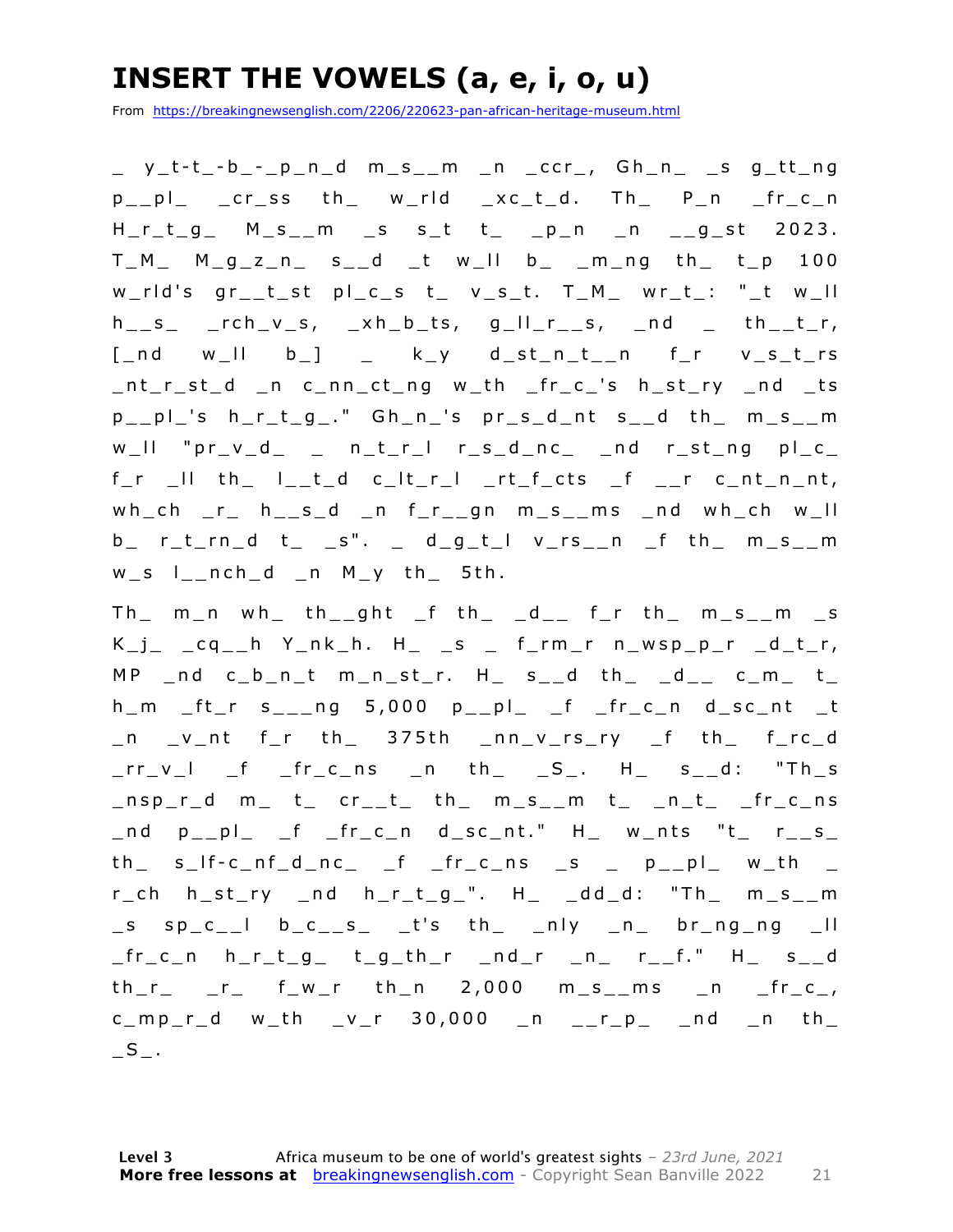#### **PUNCTUATE THE TEXT AND ADD CAPITALS**

From https://breakingnewsenglish.com/2206/220623-pan-african-heritage-museum.html

a yet to be opened museum in accra ghana is getting people across the world excited the pan african heritage museum is set to open in august 2023 time magazine said it will be among the top 100 worlds greatest places to visit time wrote it will house archives exhibits galleries and a theater and will be a key destination for visitors interested in connecting with africas history and its peoples heritage ghanas president said the museum will provide a natural residence and resting place for all the looted cultural artefacts of our continent which are housed in foreign museums and which will be returned to us a digital version of the museum was launched on may the 5th

the man who thought of the idea for the museum is kojo acquah yankah he is a former newspaper editor mp and cabinet minister he said the idea came to him after seeing 5000 people of african descent at an event for the 375th anniversary of the forced arrival of africans in the usa he said this inspired me to create the museum to unite africans and people of african descent he wants to raise the selfconfidence of africans as a people with a rich history and heritage he added the museum is special because its the only one bringing all african heritage together under one roof he said there are fewer than 2000 museums in africa compared with over 30000 in europe and in the usa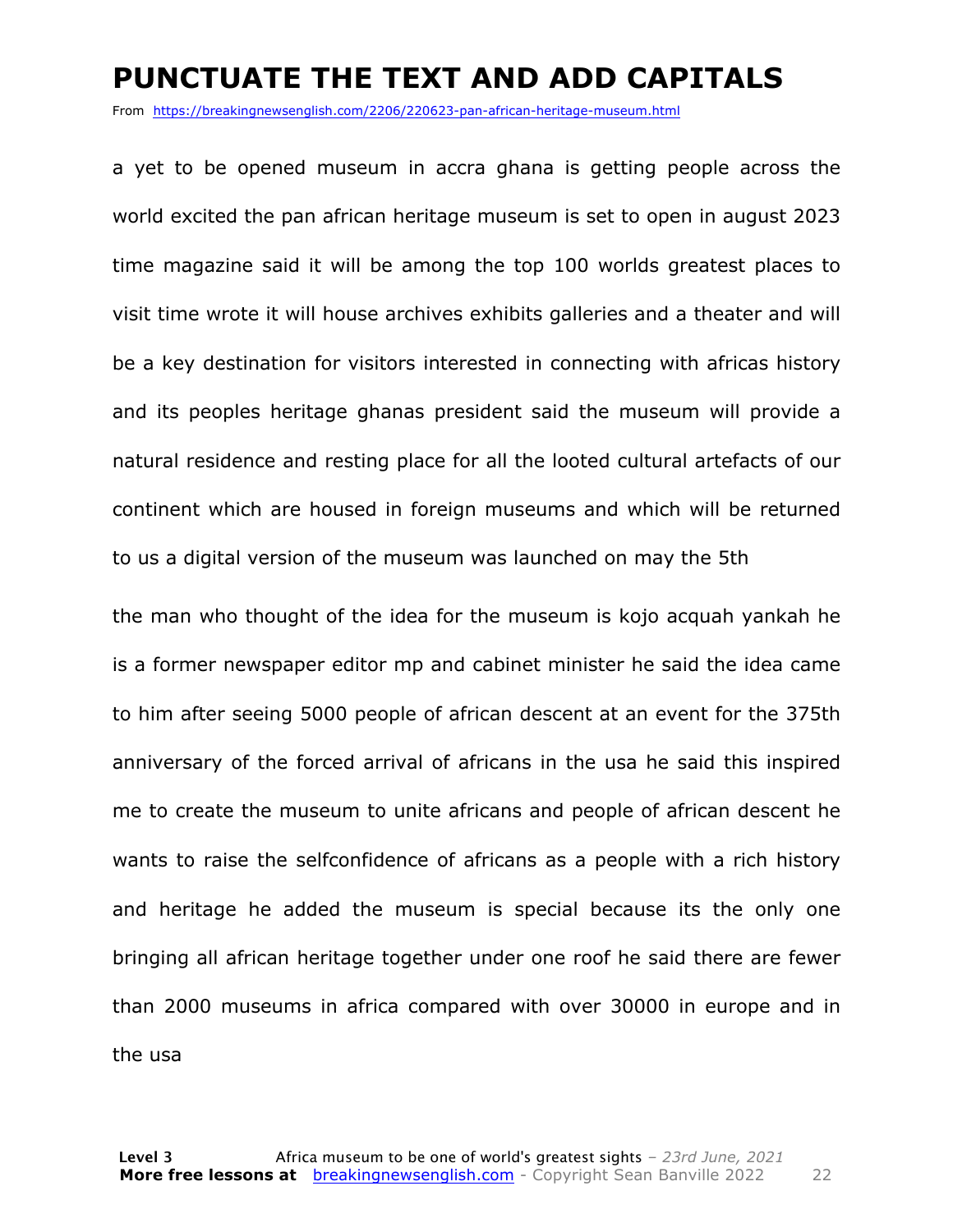### **PUT A SLASH ( / ) WHERE THE SPACES ARE**

From https://breakingnewsenglish.com/2206/220623-pan-african-heritage-museum.html

Ayet-to-be-openedmuseuminAccra,Ghanaisgettingpeopleacross theworldexcited.ThePanAfricanHeritageMuseumissettoopeninAugu st2023.TIMEMagazinesaiditwillbeamongthetop100world'sgreatest placestovisit.TIMEwrote:"Itwillhousearchives,exhibits,galleries,an datheater,[andwillbe]akeydestinationforvisitorsinterestedinconnec tingwithAfrica'shistoryanditspeople'sheritage."Ghana'spresidentsai dthemuseumwill"provideanaturalresidenceandrestingplaceforallth elootedculturalartefactsofourcontinent,whicharehousedinforeignm useumsandwhichwillbereturnedtous".Adigitalversionofthemuseum waslaunchedonMaythe5th.Themanwhothoughtoftheideaforthemus eumisKojoAcquahYankah.Heisaformernewspapereditor,MPandcabi netminister.Hesaidtheideacametohimafterseeing5,000peopleofAfri candescentataneventforthe375thanniversaryoftheforcedarrivalofAf ricansintheUSA.Hesaid:"Thisinspiredmetocreatethemuseumtounit eAfricansandpeopleofAfricandescent."Hewants"toraisetheself-con fidenceofAfricansasapeoplewitharichhistoryandheritage".Headded: "Themuseumisspecialbecauseit'stheonlyonebringingallAfricanherit agetogetherunderoneroof."Hesaidtherearefewerthan2,000museu msinAfrica,comparedwithover30,000inEuropeandintheUSA.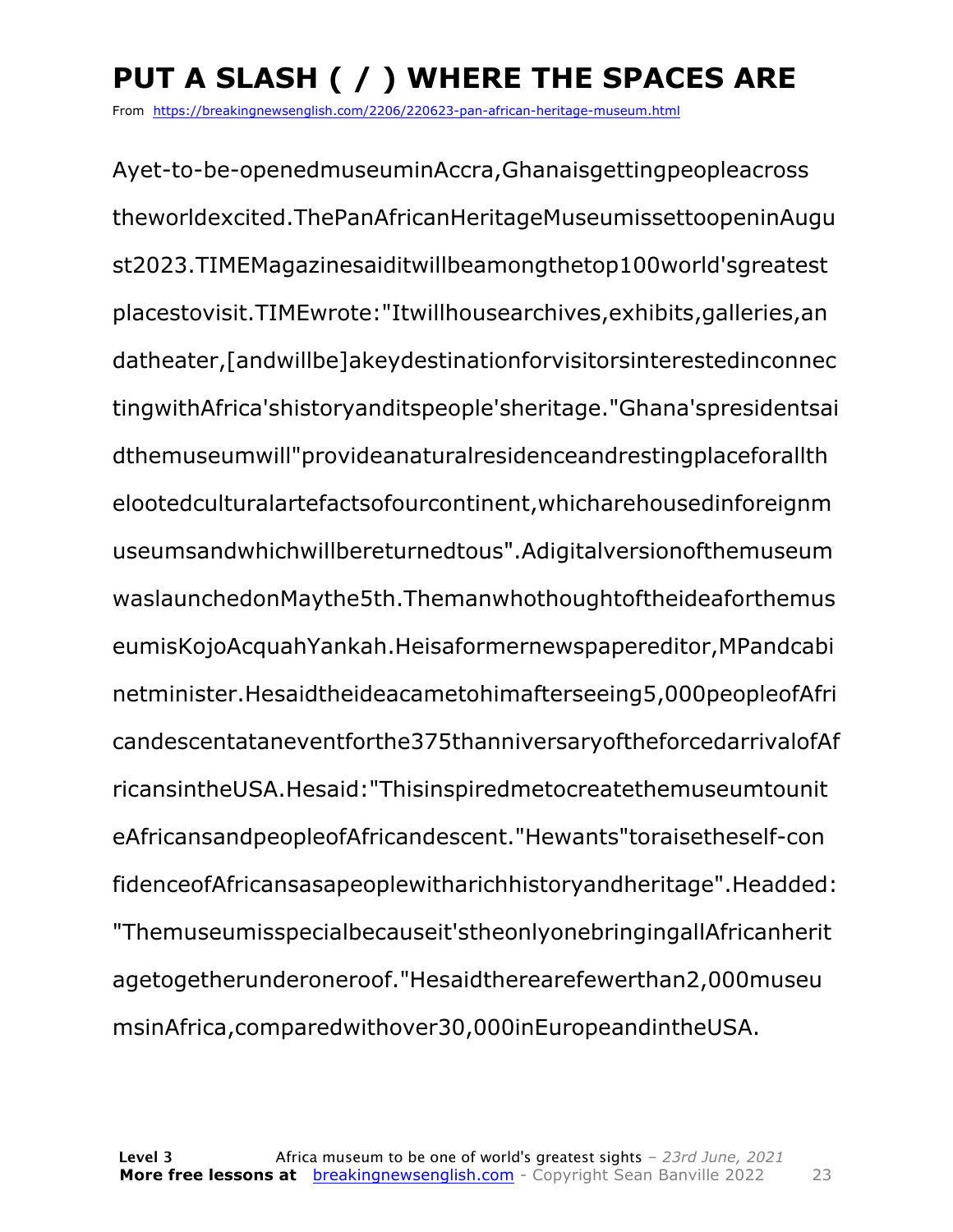### **FREE WRITING**

From https://breakingnewsenglish.com/2206/220623-pan-african-heritage-museum.html

Write about Africa for 10 minutes. Comment on your partner's paper.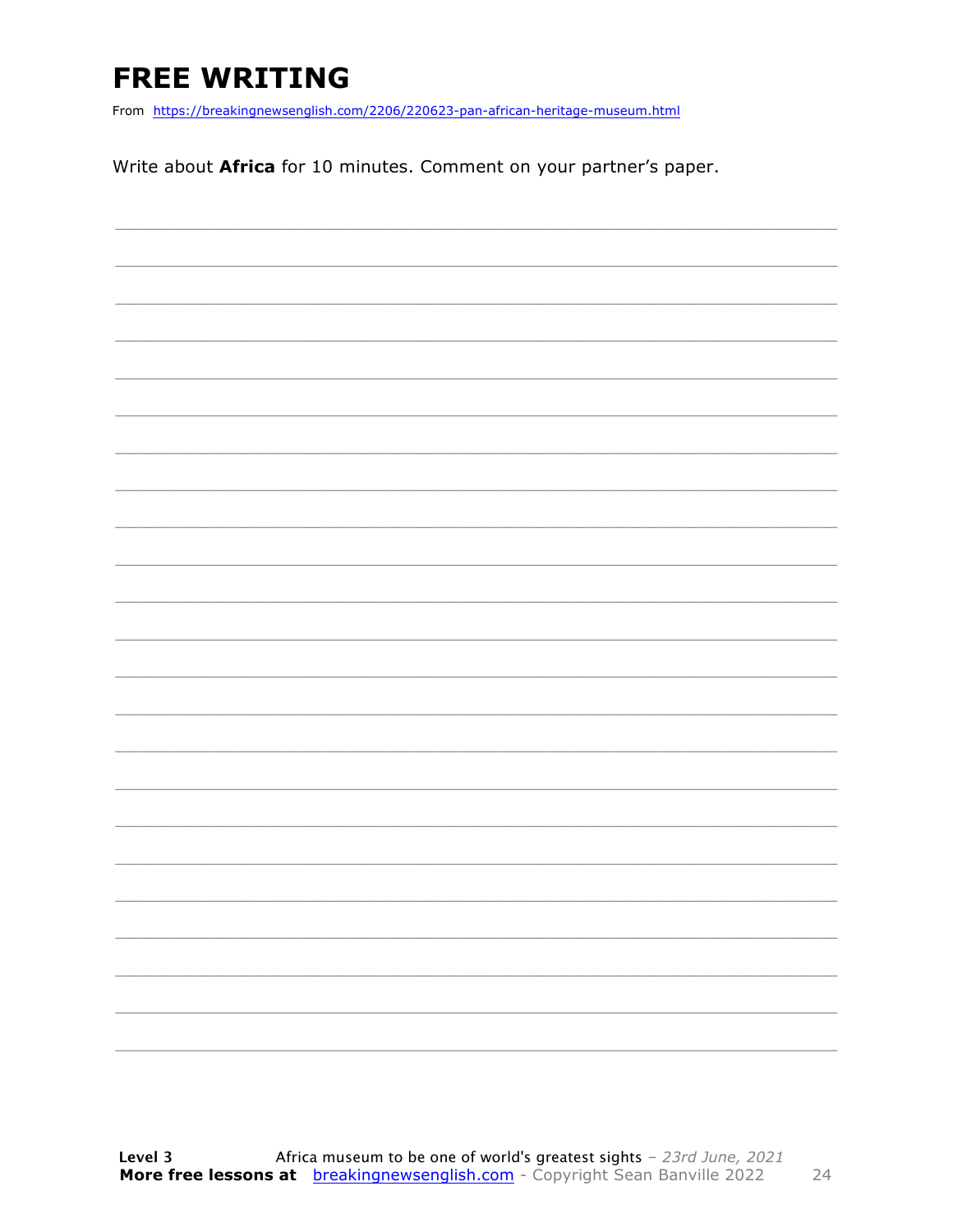### **ACADEMIC WRITING**

From https://breakingnewsenglish.com/2206/220623-pan-african-heritage-museum.html

All African art should be returned to Africa. Discuss.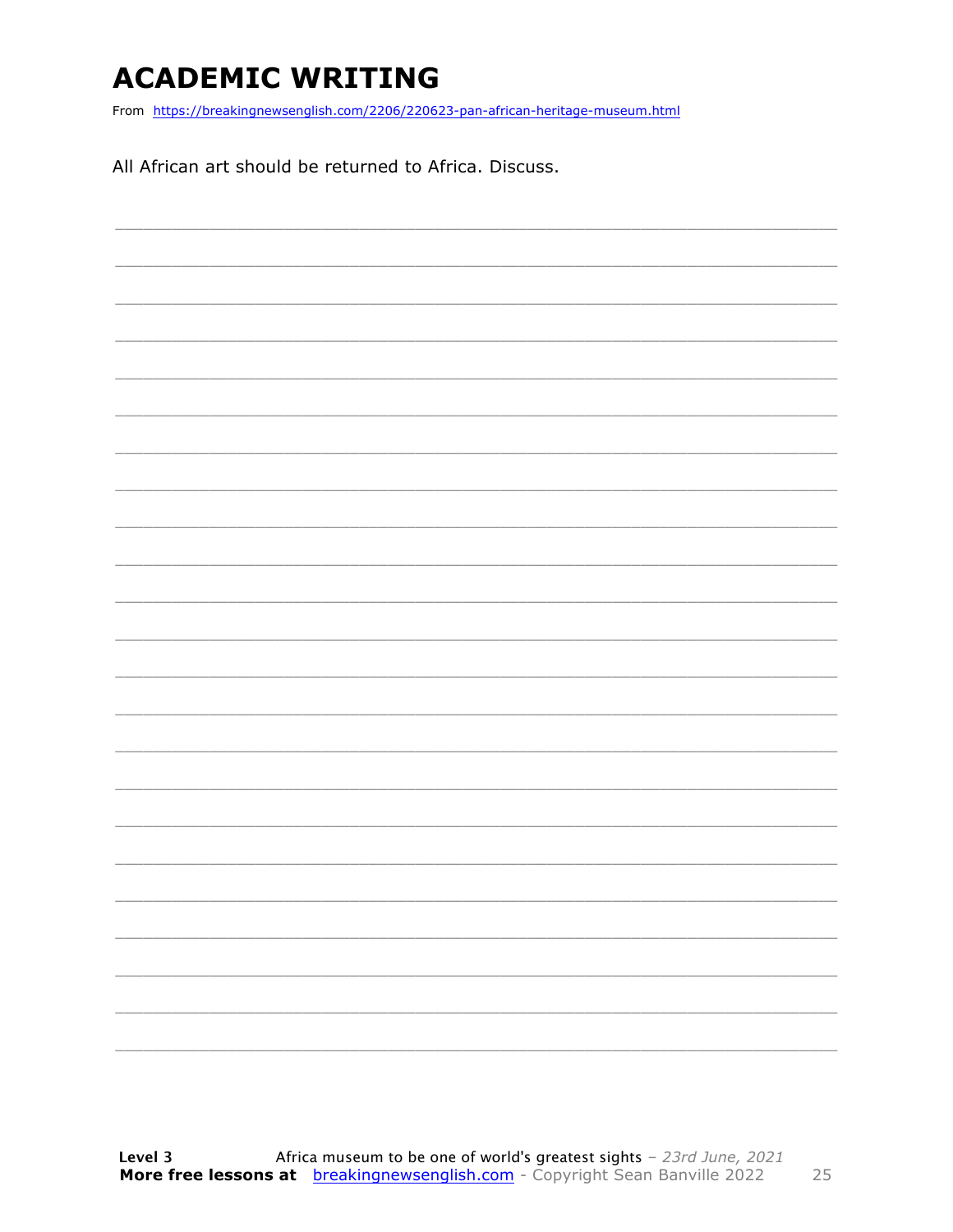### **HOMEWORK**

**1. VOCABULARY EXTENSION:** Choose several of the words from the text. Use a dictionary or Google's search field (or another search engine) to build up more associations / collocations of each word.

**2. INTERNET:** Search the Internet and find out more about this news story. Share what you discover with your partner(s) in the next lesson.

**3. MUSEUMS:** Make a poster about museums. Show your work to your classmates in the next lesson. Did you all have similar things?

**4. AFRICA:** Write a magazine article about all African art worldwide being returned to Africa. Include imaginary interviews with people who are for and against this.

Read what you wrote to your classmates in the next lesson. Write down any new words and expressions you hear from your partner(s).

**5. WHAT HAPPENED NEXT?** Write a newspaper article about the next stage in this news story. Read what you wrote to your classmates in the next lesson. Give each other feedback on your articles.

**6. LETTER:** Write a letter to an expert on Africa. Ask him/her three questions about the continent. Give him/her three of your opinions on African art. Read your letter to your partner(s) in your next lesson. Your partner(s) will answer your questions.